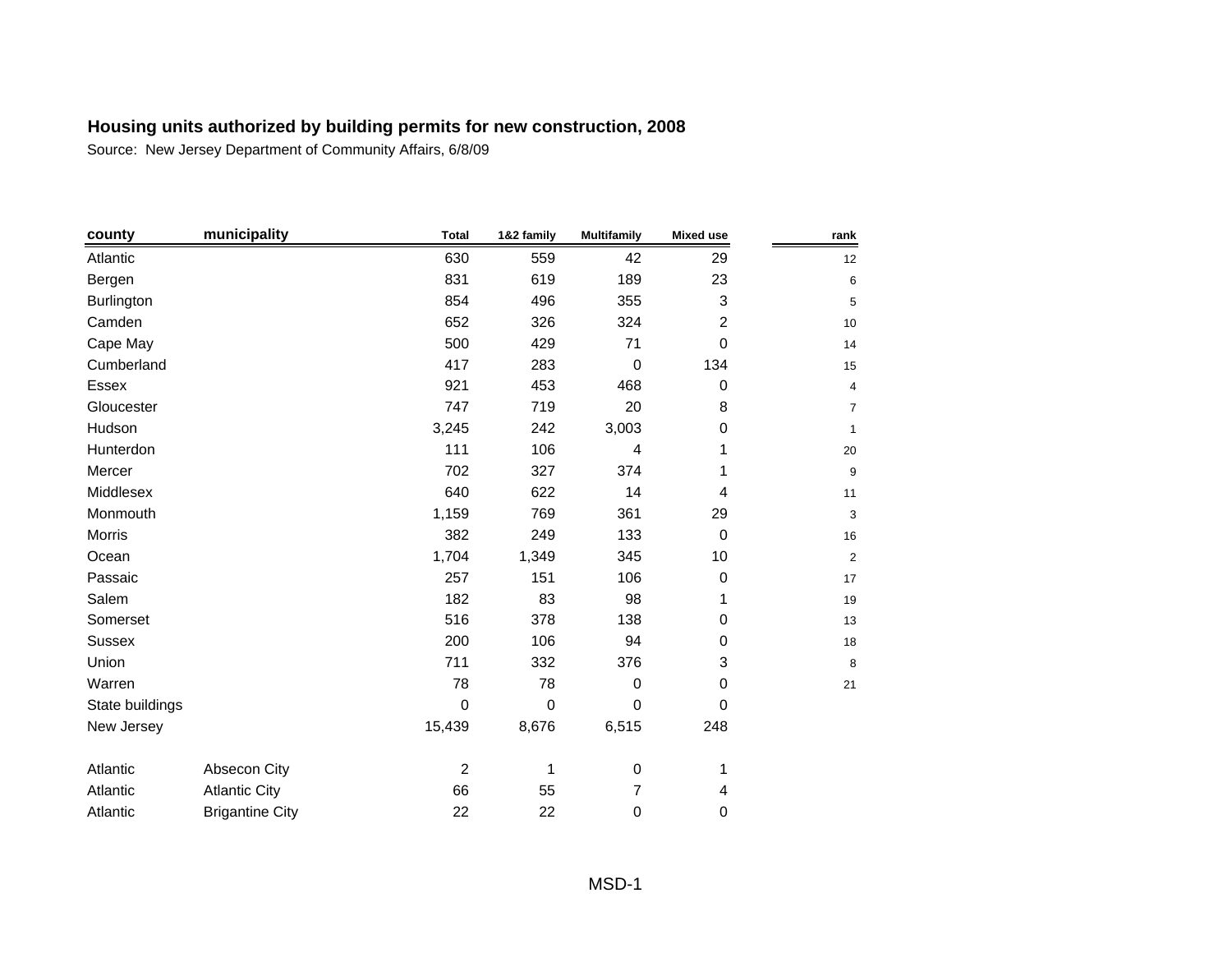| county   | municipality             | <b>Total</b>   | 1&2 family  | <b>Multifamily</b> | <b>Mixed use</b> | rank |
|----------|--------------------------|----------------|-------------|--------------------|------------------|------|
| Atlantic | Buena Borough            | 18             | 9           | 1                  | 8                |      |
| Atlantic | Buena Vista Township     | 9              | 9           | $\mathbf 0$        | 0                |      |
| Atlantic | Corbin City              | 6              | 6           | 0                  | 0                |      |
| Atlantic | Egg Harbor City          | $\overline{2}$ | 2           | 0                  | 0                |      |
| Atlantic | Egg Harbor Township      | 186            | 186         | 0                  | 0                |      |
| Atlantic | <b>Estell Manor City</b> | 5              | 5           | 0                  | 0                |      |
| Atlantic | Folsom Borough           | 2              | 2           | $\Omega$           | 0                |      |
| Atlantic | Galloway Township        | 123            | 78          | 30                 | 15               |      |
| Atlantic | <b>Hamilton Township</b> | 69             | 68          | 0                  | 1                |      |
| Atlantic | Hammonton Township       | 19             | 19          | $\Omega$           | 0                |      |
| Atlantic | Linwood City             | 4              | 4           | 0                  | 0                |      |
| Atlantic | Longport City            | 14             | 14          | 0                  | 0                |      |
| Atlantic | Margate City             | 42             | 38          | 4                  | 0                |      |
| Atlantic | <b>Mullica City</b>      | 6              | 6           | 0                  | 0                |      |
| Atlantic | Northfield City          | 2              | 2           | 0                  | 0                |      |
| Atlantic | Pleasantville City       | 19             | 19          | $\Omega$           | 0                |      |
| Atlantic | Port Republic City       | 0              | $\mathbf 0$ | 0                  | 0                |      |
| Atlantic | <b>Somers Point City</b> | 10             | 10          | 0                  | 0                |      |
| Atlantic | <b>Ventnor City</b>      | 0              | 0           | 0                  | 0                |      |
| Atlantic | Weymouth Township        | 4              | 4           | 0                  | 0                |      |
| Bergen   | Allendale Borough        | 5              | 5           | 0                  | 0                |      |
| Bergen   | Alpine Borough           | 2              | 2           | $\mathbf 0$        | 0                |      |
| Bergen   | Bergenfield Borough      | 6              | 6           | 0                  | 0                |      |
| Bergen   | Bogota Borough           |                |             | 0                  | 0                |      |
| Bergen   | Carlstadt Borough        | 4              | 4           | 0                  | 0                |      |
| Bergen   | Cliffside Park Borough   | 34             | 34          | 0                  | 0                |      |
| Bergen   | Closter Borough          | 11             | 11          | 0                  | 0                |      |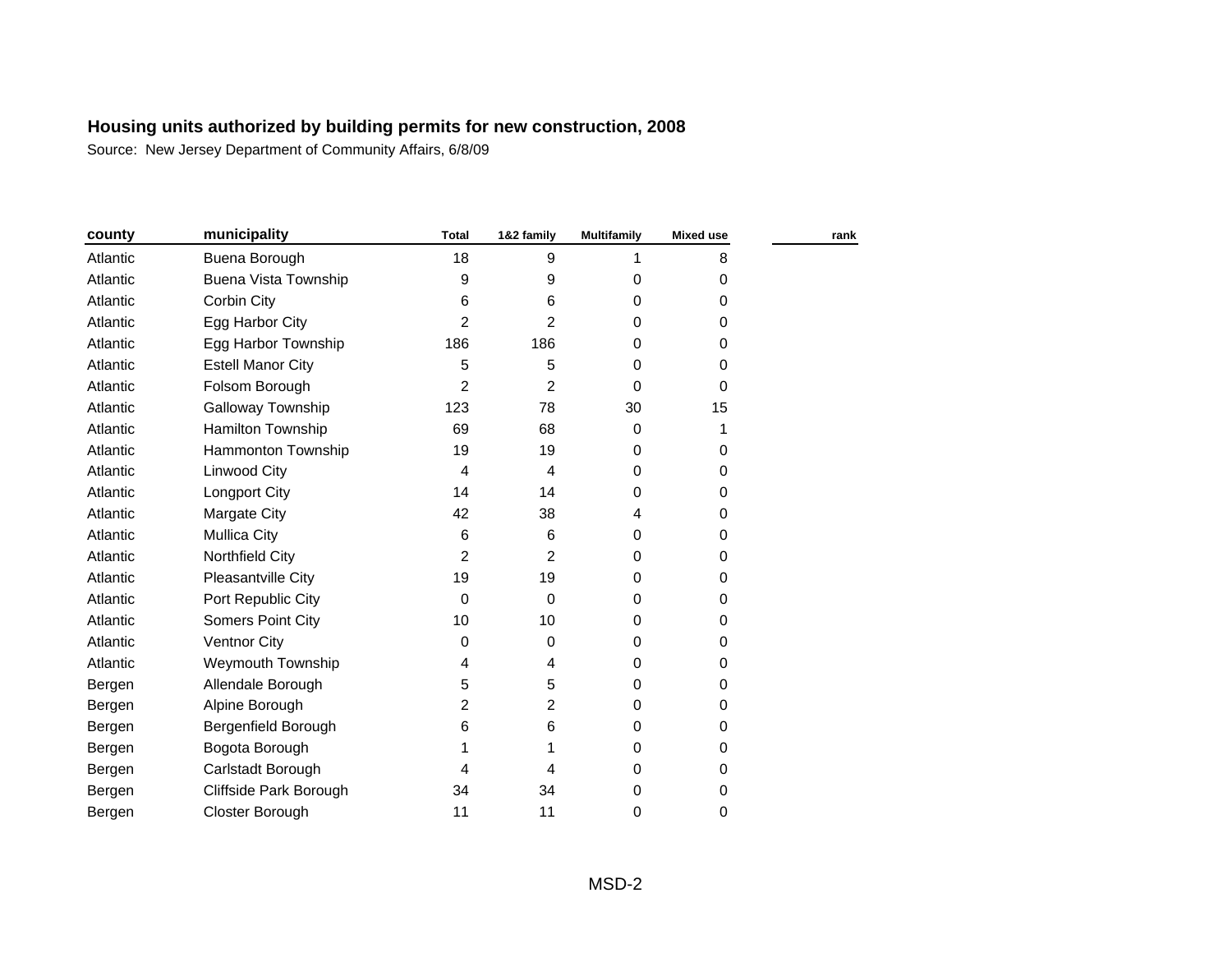| county | municipality              | <b>Total</b>   | 1&2 family     | <b>Multifamily</b> | <b>Mixed use</b> | rank |
|--------|---------------------------|----------------|----------------|--------------------|------------------|------|
| Bergen | Cresskill Borough         | 4              | 4              | 0                  | 0                |      |
| Bergen | Demarest Borough          | $\overline{7}$ | 7              | 0                  | 0                |      |
| Bergen | Dumont Borough            | 12             | 12             | $\Omega$           | 0                |      |
| Bergen | Elmwood Park Borough      | 43             | 15             | 28                 | 0                |      |
| Bergen | East Rutherford Borough   | 27             | 3              | 24                 | 0                |      |
| Bergen | Edgewater Borough         | 9              | 9              | $\mathbf 0$        | 0                |      |
| Bergen | Emerson Borough           | 2              | 2              | $\mathbf 0$        | 0                |      |
| Bergen | <b>Englewood City</b>     | 6              | 6              | 0                  | 0                |      |
| Bergen | Englewood Cliffs Borough  | 21             | 21             | 0                  | 0                |      |
| Bergen | Fair Lawn Borough         | 5              | 5              | 0                  | 0                |      |
| Bergen | Fairview Borough          | 14             | 4              | 10                 | 0                |      |
| Bergen | Fort Lee Borough          | 40             | 21             | 18                 | 1                |      |
| Bergen | Franklin Lakes Borough    | 12             | 12             | 0                  | 0                |      |
| Bergen | <b>Garfield City</b>      | $\overline{7}$ | $\overline{7}$ | $\Omega$           | 0                |      |
| Bergen | Glen Rock Borough         | $\overline{7}$ | $\overline{7}$ | 0                  | 0                |      |
| Bergen | Hackensack City           | 49             | 5              | 44                 | 0                |      |
| Bergen | Harrington Park Borough   | 3              | 3              | $\mathbf 0$        | 0                |      |
| Bergen | Hasbrouck Heights Borough | 21             | 21             | 0                  | 0                |      |
| Bergen | Haworth Borough           | $\overline{c}$ | 2              | $\Omega$           | 0                |      |
| Bergen | Hillsdale Borough         | 3              | 3              | 0                  | 0                |      |
| Bergen | Ho-Ho-Kus Borough         | 0              | 0              | 0                  | 0                |      |
| Bergen | Leonia Borough            | 33             | 0              | 33                 | 0                |      |
| Bergen | Little Ferry Borough      | 6              | 4              | $\mathbf 0$        | 2                |      |
| Bergen | Lodi Borough              | 4              | 4              | $\mathbf 0$        | 0                |      |
| Bergen | Lyndhurst Township        | $\Omega$       | 0              | $\Omega$           | 0                |      |
| Bergen | Mahwah Township           | 10             | 10             | $\mathbf 0$        | 0                |      |
| Bergen | Maywood Borough           | 6              | 6              | $\mathbf 0$        | 0                |      |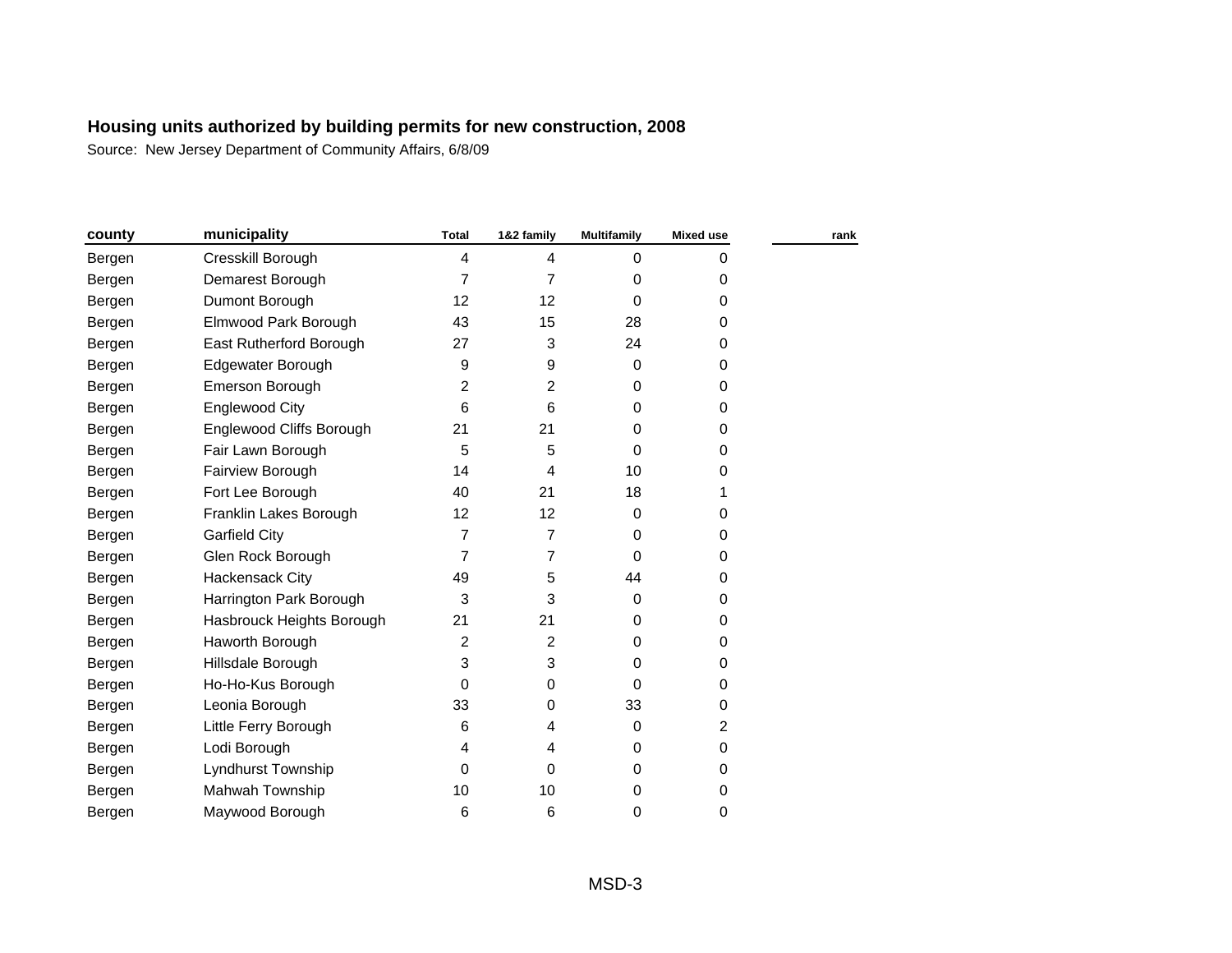| county | municipality               | <b>Total</b>   | 1&2 family     | <b>Multifamily</b> | <b>Mixed use</b> | rank |
|--------|----------------------------|----------------|----------------|--------------------|------------------|------|
| Bergen | Midland Park Borough       | 1              | 1              | 0                  | 0                |      |
| Bergen | Montvale Borough           | 19             | 18             |                    | 0                |      |
| Bergen | Moonachie Borough          | 0              | 0              | 0                  | 0                |      |
| Bergen | New Milford Borough        | 8              | 8              | 0                  | 0                |      |
| Bergen | North Arlington Borough    | 69             | 69             | 0                  | 0                |      |
| Bergen | Northvale Borough          | 6              | 5              | 0                  | 1                |      |
| Bergen | Norwood Borough            | 1              | 1              | 0                  | 0                |      |
| Bergen | Oakland Borough            | 5              | 5              | 0                  | 0                |      |
| Bergen | Old Tappan Borough         | 8              | 8              | 0                  | 0                |      |
| Bergen | Oradell Borough            | 4              | 4              | 0                  | 0                |      |
| Bergen | Palisades Park Borough     | 35             | 34             |                    | 0                |      |
| Bergen | Paramus Borough            | 22             | 22             | 0                  | 0                |      |
| Bergen | Park Ridge Borough         | 3              | 3              | 0                  | 0                |      |
| Bergen | Ramsey Borough             | 51             | 50             | 0                  |                  |      |
| Bergen | Ridgefield Borough         | 10             | 10             | 0                  | 0                |      |
| Bergen | Ridgefield Park Village    | 1              | 1              | 0                  | 0                |      |
| Bergen | Ridgewood Village          | 5              | 5              | 0                  | 0                |      |
| Bergen | River Edge Borough         |                |                | 0                  | 0                |      |
| Bergen | <b>River Vale Township</b> | 12             | 12             | 0                  | 0                |      |
| Bergen | Rochelle Park Township     | $\overline{2}$ | $\overline{2}$ | 0                  | 0                |      |
| Bergen | Rockleigh Borough          | 0              | 0              | 0                  | 0                |      |
| Bergen | Rutherford Borough         | 6              | 6              | 0                  | 0                |      |
| Bergen | Saddle Brook Township      | 4              | 4              | 0                  | 0                |      |
| Bergen | Saddle River Borough       | 8              | 8              | 0                  | 0                |      |
| Bergen | South Hackensack Twp       | 25             | 0              | 25                 | 0                |      |
| Bergen | <b>Teaneck Township</b>    | 20             | 20             | 0                  | 0                |      |
| Bergen | <b>Tenafly Borough</b>     | 23             | 21             | 2                  | 0                |      |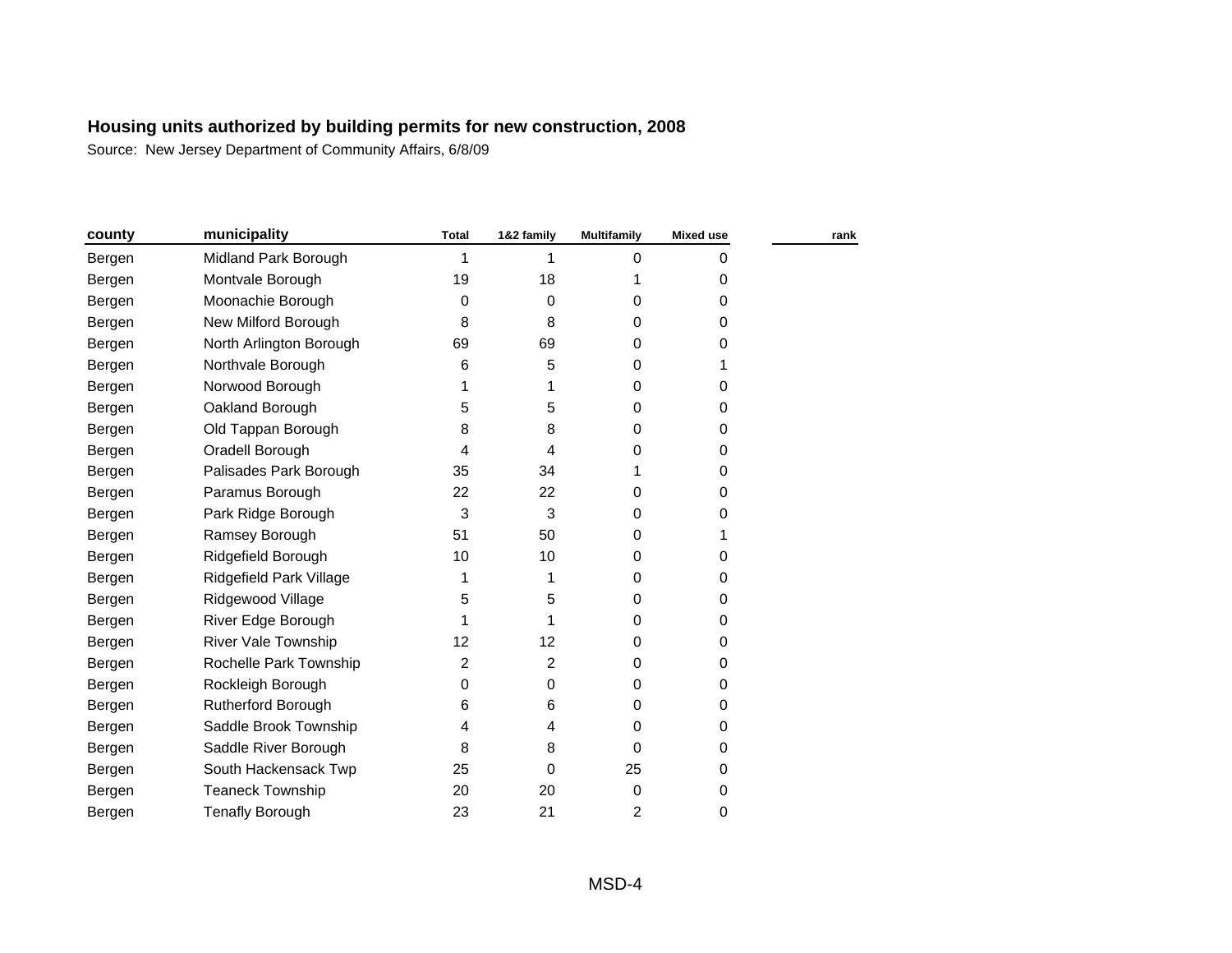| county            | municipality                   | <b>Total</b>   | 1&2 family  | Multifamily | <b>Mixed use</b> | rank |
|-------------------|--------------------------------|----------------|-------------|-------------|------------------|------|
| Bergen            | Teterboro Borough              | 0              | 0           | 0           | 0                |      |
| Bergen            | Upper Saddle River Borougl     | 14             | 14          | 0           | 0                |      |
| Bergen            | <b>Waldwick Borough</b>        | 2              | 2           | 0           | 0                |      |
| Bergen            | Wallington Borough             | 2              | 1           | 0           |                  |      |
| Bergen            | <b>Washington Township</b>     | 1              | 1           | 0           | 0                |      |
| Bergen            | Westwood Borough               | 6              | 3           | 3           | 0                |      |
| Bergen            | Woodcliff Lake Borough         | 5              | 5           | 0           | 0                |      |
| Bergen            | Wood-Ridge Borough             | 7              | 7           | 0           | 0                |      |
| Bergen            | <b>Wyckoff Township</b>        | 29             | 12          | 0           | 17               |      |
| Burlington        | <b>Bass River Township</b>     | 0              | 0           | 0           | 0                |      |
| Burlington        | <b>Beverly City</b>            | 4              | 4           | 0           | 0                |      |
| <b>Burlington</b> | <b>Bordentown City</b>         | 5              | 5           | 0           | 0                |      |
| Burlington        | <b>Bordentown Township</b>     | $\overline{2}$ | 2           | 0           | 0                |      |
| Burlington        | <b>Burlington City</b>         | 11             | 11          | 0           | 0                |      |
| Burlington        | <b>Burlington Township</b>     | 24             | 23          | 0           | 1                |      |
| Burlington        | <b>Chesterfield Township</b>   | 97             | 97          | 0           | 0                |      |
| Burlington        | Cinnaminson Township           | 56             | 56          | 0           | 0                |      |
| Burlington        | Delanco Township               | 23             | 7           | 16          | 0                |      |
| Burlington        | Delran Township                | 0              | 0           | $\Omega$    | 0                |      |
| Burlington        | Eastampton Township            |                |             | 0           | 0                |      |
| Burlington        | <b>Edgewater Park Township</b> |                | 1           | 0           | 0                |      |
| Burlington        | Evesham Township               | 196            | 19          | 177         | 0                |      |
| <b>Burlington</b> | Fieldsboro Borough             | 0              | $\mathbf 0$ | 0           | 0                |      |
| Burlington        | Florence Township              | 74             | 74          | 0           | 0                |      |
| Burlington        | Hainesport Township            | 9              | 9           | 0           | 0                |      |
| Burlington        | Lumberton Township             | $\overline{2}$ | 2           | 0           | 0                |      |
| Burlington        | Mansfield Township             | 29             | 29          | 0           | 0                |      |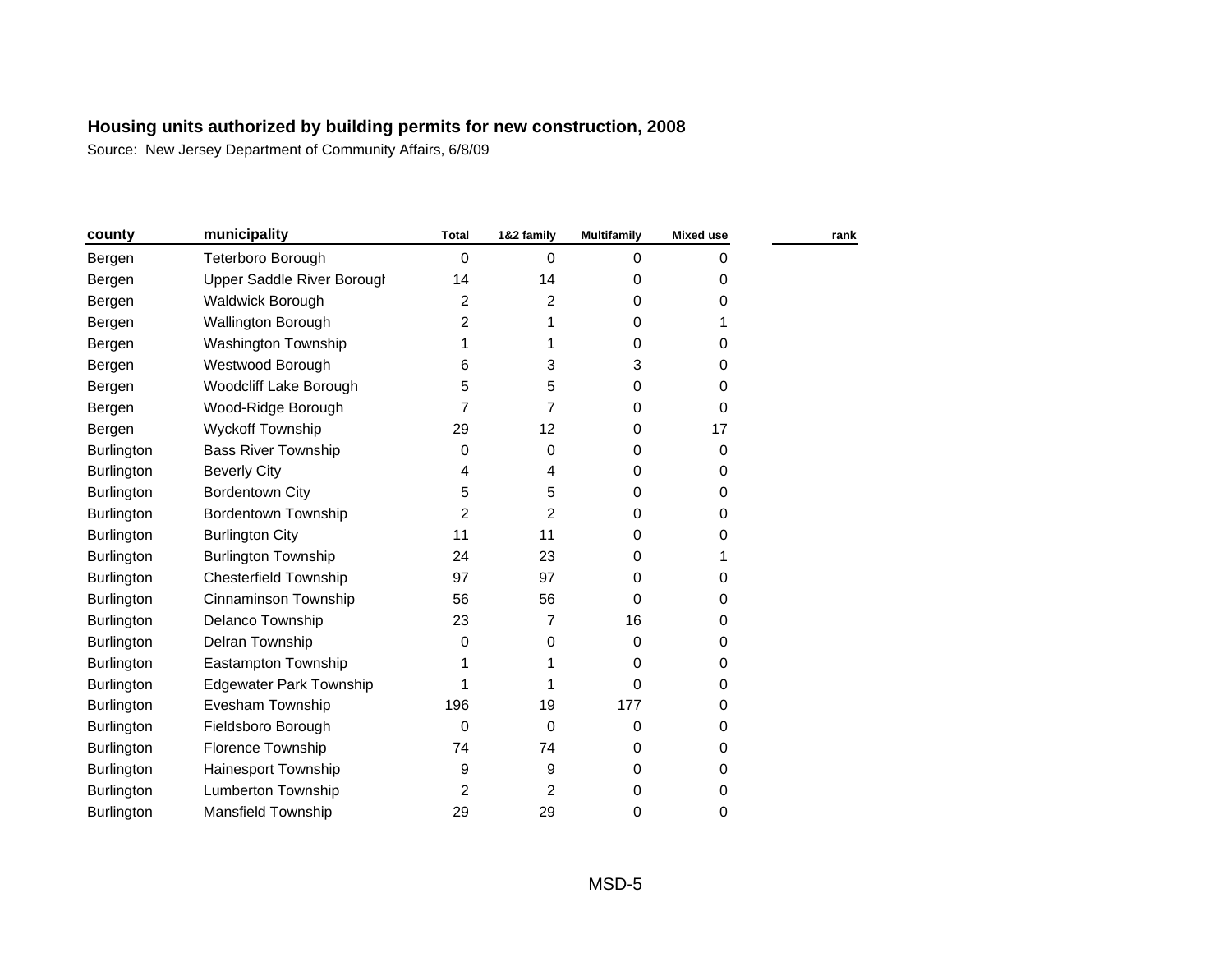| county            | municipality               | <b>Total</b>   | 1&2 family | Multifamily | <b>Mixed use</b> | rank |
|-------------------|----------------------------|----------------|------------|-------------|------------------|------|
| Burlington        | Maple Shade Borough        | 5              | 5          | 0           | 0                |      |
| <b>Burlington</b> | <b>Medford Township</b>    | $\overline{7}$ | 7          | 0           | 0                |      |
| Burlington        | Medford Lakes Borough      | 0              | 0          | 0           | 0                |      |
| Burlington        | Moorestown Township        | 12             | 12         | 0           | 0                |      |
| Burlington        | Mount Holly Township       | 1              | 1          | 0           | 0                |      |
| Burlington        | Mount Laurel Township      | 199            | 38         | 160         | 1                |      |
| Burlington        | New Hanover Township       | 3              | 3          | 0           | 0                |      |
| Burlington        | North Hanover Township     | 10             | 9          | 0           | 1                |      |
| Burlington        | Palmyra Borough            | 1              | 1          | 0           | 0                |      |
| <b>Burlington</b> | Pemberton Borough          | 5              | 5          | 0           | 0                |      |
| <b>Burlington</b> | Pemberton Township         | 19             | 19         | 0           | 0                |      |
| <b>Burlington</b> | Riverside Township         | 0              | 0          | 0           | 0                |      |
| <b>Burlington</b> | Riverton Borough           | 0              | 0          | 0           | 0                |      |
| <b>Burlington</b> | Shamong Township           | 2              | 2          | 0           | 0                |      |
| Burlington        | Southampton Township       | 4              | 4          | 0           | 0                |      |
| <b>Burlington</b> | Springfield Township       | 0              | 0          | 0           | 0                |      |
| <b>Burlington</b> | <b>Tabernacle Township</b> | 11             | 11         | 0           | 0                |      |
| Burlington        | Washington Township        | 4              | 2          | 2           | 0                |      |
| <b>Burlington</b> | <b>Westampton Township</b> | 31             | 31         | $\Omega$    | 0                |      |
| <b>Burlington</b> | Willingboro Township       | 3              | 3          | 0           | 0                |      |
| <b>Burlington</b> | <b>Woodland Township</b>   | 2              | 2          | 0           | 0                |      |
| <b>Burlington</b> | Wrightstown Borough        | 1              | 1          | $\Omega$    | 0                |      |
| Camden            | Audubon Borough            | 7              | 7          | 0           | 0                |      |
| Camden            | Audubon Park Borough       | $\Omega$       | 0          | 0           | 0                |      |
| Camden            | Barrington Borough         | 10             | 10         | 0           | 0                |      |
| Camden            | Bellmawr Borough           | 5              | 5          | 0           | 0                |      |
| Camden            | Berlin Borough             | 13             | 13         | 0           | 0                |      |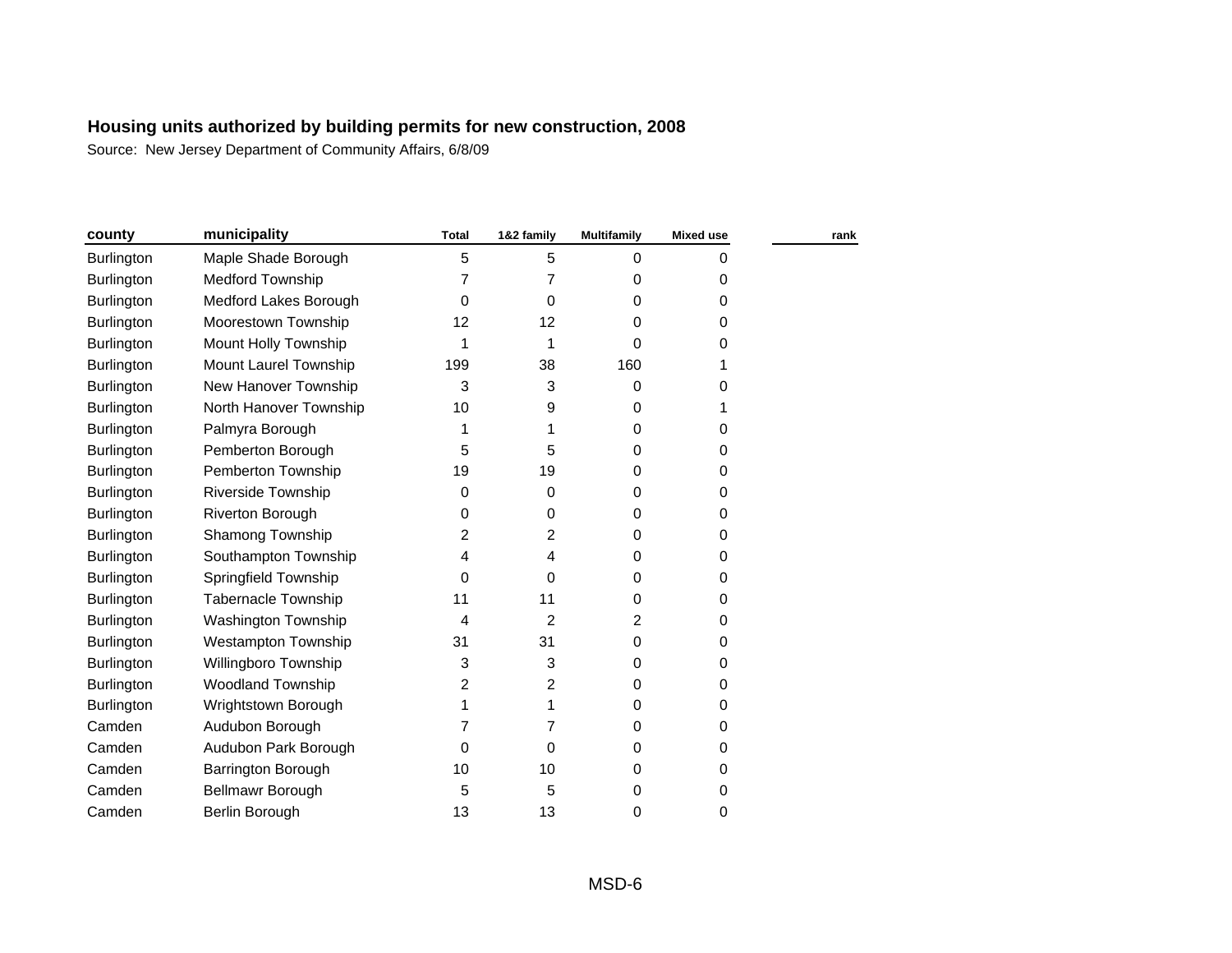| county | municipality                | <b>Total</b>   | 1&2 family | <b>Multifamily</b> | <b>Mixed use</b> | rank |
|--------|-----------------------------|----------------|------------|--------------------|------------------|------|
| Camden | <b>Berlin Township</b>      | 19             | 19         | $\Omega$           | 0                |      |
| Camden | Brooklawn Borough           | 0              | 0          | $\Omega$           | 0                |      |
| Camden | Camden City                 | 152            | 66         | 86                 | 0                |      |
| Camden | <b>Cherry Hill Township</b> | 15             | 15         | $\Omega$           | 0                |      |
| Camden | <b>Chesilhurst Borough</b>  | 6              | 6          | 0                  | 0                |      |
| Camden | <b>Clementon Borough</b>    |                |            | $\Omega$           | 0                |      |
| Camden | Collingswood Borough        | 0              | 0          | $\Omega$           | 0                |      |
| Camden | Gibbsboro Borough           | 0              | 0          | 0                  | 0                |      |
| Camden | Gloucester City             | $\overline{2}$ | 1          | 0                  |                  |      |
| Camden | <b>Gloucester Township</b>  | 0              | 0          | $\Omega$           | 0                |      |
| Camden | Haddon Township             | 2              | 2          | 0                  | 0                |      |
| Camden | Haddonfield Borough         | 6              | 5          | 0                  |                  |      |
| Camden | Haddon Heights Borough      | 3              | 3          | 0                  | 0                |      |
| Camden | Hi-nella Borough            | 0              | 0          | 0                  | 0                |      |
| Camden | Laurel Springs Borough      |                |            | 0                  | 0                |      |
| Camden | Lawnside Borough            | 6              | 6          | 0                  | 0                |      |
| Camden | Lindenwold Borough          |                | 1          | 0                  | 0                |      |
| Camden | Magnolia Borough            | $\overline{2}$ | 2          | 0                  | 0                |      |
| Camden | Merchantville Borough       | $\Omega$       | 0          | 0                  | 0                |      |
| Camden | Mount Ephraim Borough       | 17             | 17         | 0                  | 0                |      |
| Camden | Oaklyn Borough              | 0              | 0          | 0                  | 0                |      |
| Camden | Pennsauken Township         | 3              | 3          | 0                  | 0                |      |
| Camden | Pine Hill Borough           |                | 1          | $\Omega$           | 0                |      |
| Camden | Pine Valley Borough         | $\Omega$       | 0          | 0                  | 0                |      |
| Camden | Runnemede Borough           | 2              | 2          | 0                  | 0                |      |
| Camden | Somerdale Borough           | 6              | 2          | 4                  | 0                |      |
| Camden | <b>Stratford Borough</b>    | 0              | 0          | 0                  | 0                |      |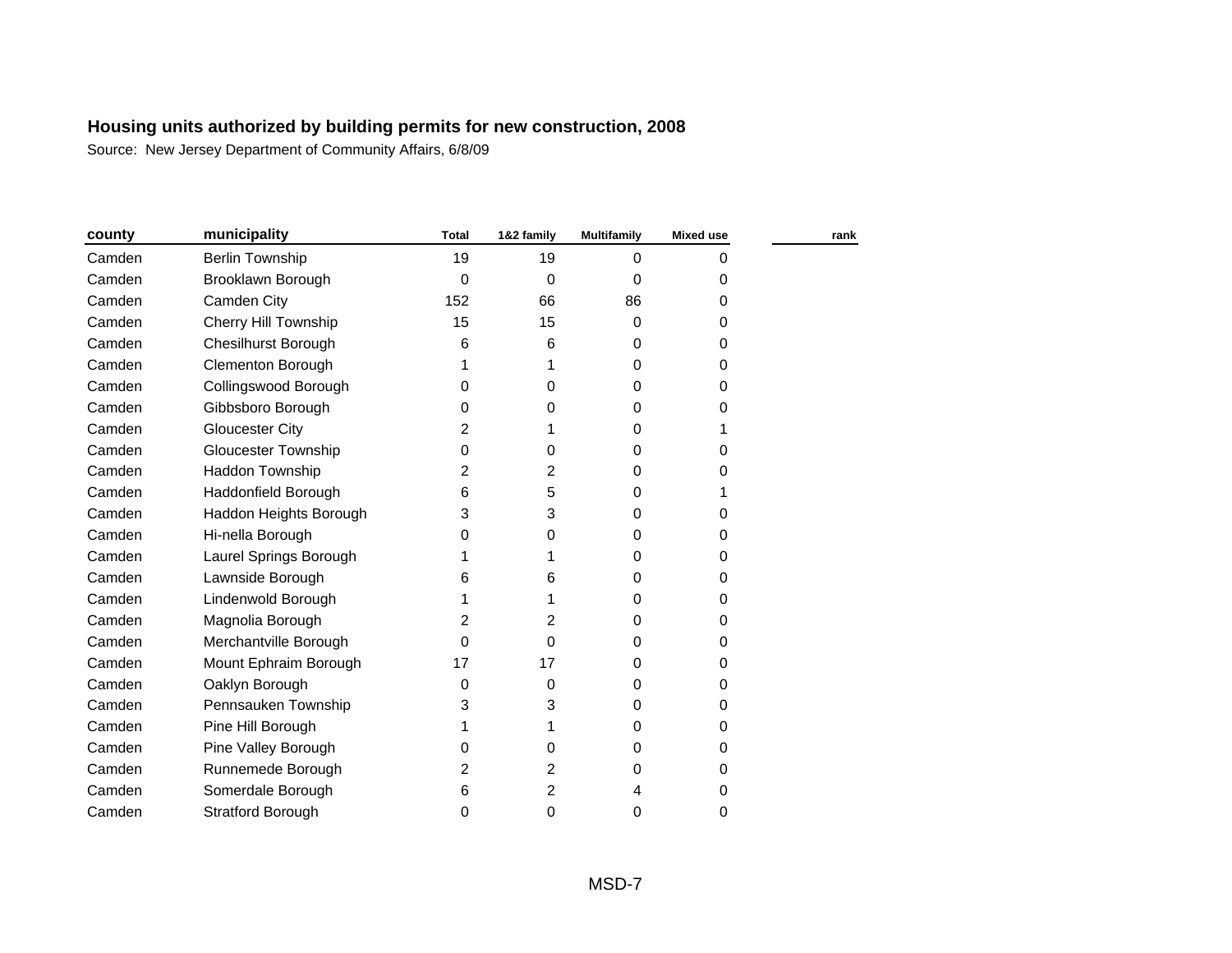| county     | municipality               | <b>Total</b>   | 1&2 family | <b>Multifamily</b> | <b>Mixed use</b> | rank |
|------------|----------------------------|----------------|------------|--------------------|------------------|------|
| Camden     | Tavistock Borough          | 0              | 0          | $\Omega$           | 0                |      |
| Camden     | Voorhees Township          | 242            | 8          | 234                | 0                |      |
| Camden     | <b>Waterford Township</b>  | 14             | 14         | 0                  | 0                |      |
| Camden     | Winslow Township           | 116            | 116        | $\Omega$           | 0                |      |
| Camden     | Woodlynne Borough          | $\mathbf 0$    | 0          | $\Omega$           | 0                |      |
| Cape May   | Avalon Borough             | 59             | 53         | 6                  | 0                |      |
| Cape May   | Cape May City              | 10             | 10         | 0                  | 0                |      |
| Cape May   | Cape May Point Borough     | 3              | 3          | $\Omega$           | 0                |      |
| Cape May   | Dennis Township            | 5              | 5          | 0                  | 0                |      |
| Cape May   | Lower Township             | 24             | 15         | 9                  | 0                |      |
| Cape May   | Middle Township            | 78             | 78         | $\Omega$           | 0                |      |
| Cape May   | North Wildwood City        | 4              | 4          | $\Omega$           | 0                |      |
| Cape May   | Ocean City                 | 110            | 104        | 6                  | 0                |      |
| Cape May   | Sea Isle City              | 80             | 80         | 0                  | 0                |      |
| Cape May   | Stone Harbor Borough       | 25             | 25         | $\Omega$           | 0                |      |
| Cape May   | <b>Upper Township</b>      | 11             | 11         | 0                  | 0                |      |
| Cape May   | West Cape May Borough      | 1              | 1          | 0                  | 0                |      |
| Cape May   | West Wildwood Borough      | 3              | 3          | 0                  | 0                |      |
| Cape May   | <b>Wildwood City</b>       | 35             | 6          | 29                 | 0                |      |
| Cape May   | Wildwood Crest Borough     | 35             | 14         | 21                 | 0                |      |
| Cape May   | Woodbine Borough           | 17             | 17         | 0                  | 0                |      |
| Cumberland | <b>Bridgeton City</b>      | 14             | 14         | 0                  | 0                |      |
| Cumberland | <b>Commercial Township</b> | 0              | 0          | $\Omega$           | 0                |      |
| Cumberland | Deerfield Township         | 7              | 5          | 0                  | 2                |      |
| Cumberland | Downe Township             | 3              | 3          | 0                  | 0                |      |
| Cumberland | Fairfield Township         | 3              | 3          | 0                  | 0                |      |
| Cumberland | <b>Greenwich Township</b>  | $\overline{2}$ | 2          | $\Omega$           | 0                |      |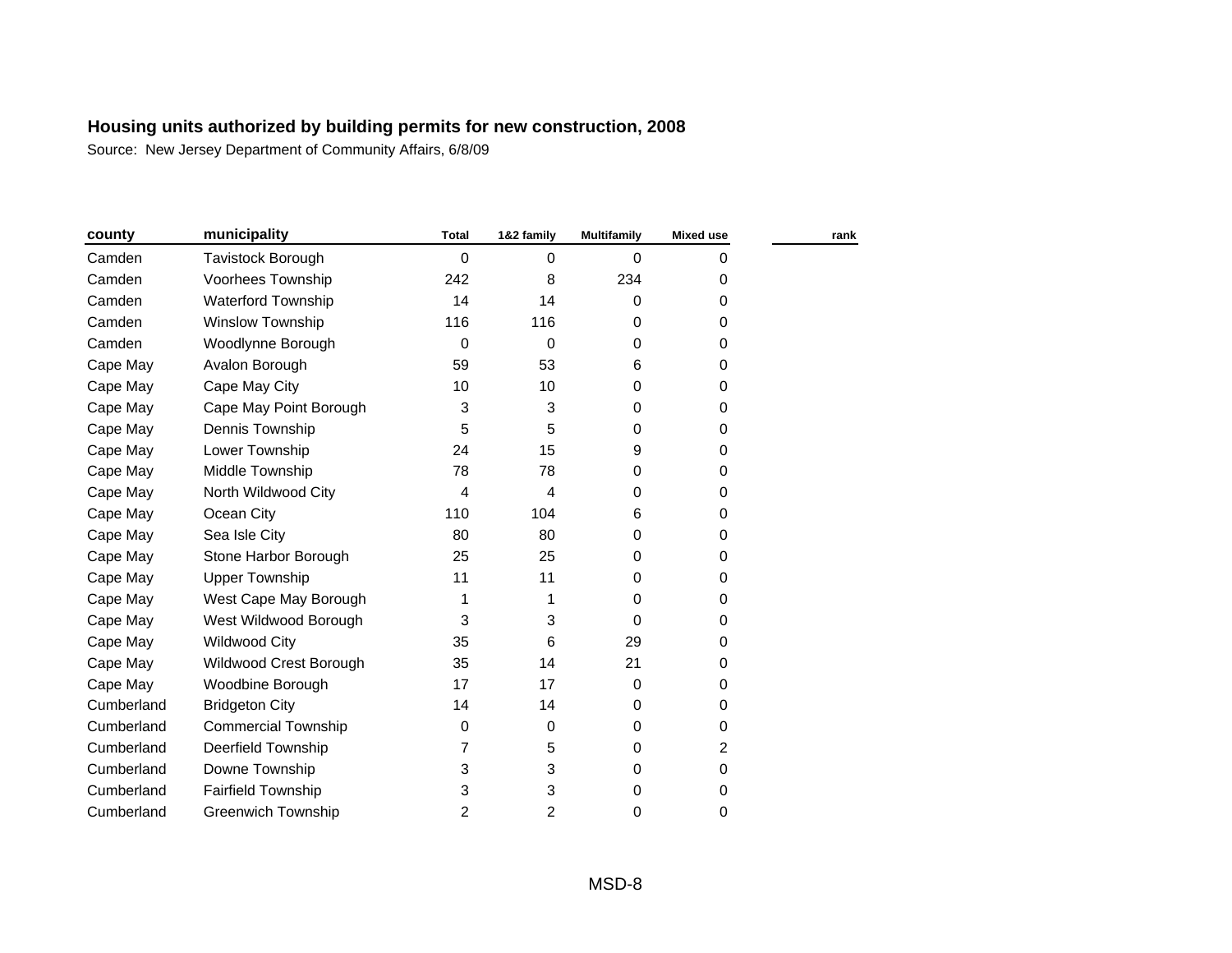| county       | municipality                    | <b>Total</b> | 1&2 family     | <b>Multifamily</b> | <b>Mixed use</b> | rank |
|--------------|---------------------------------|--------------|----------------|--------------------|------------------|------|
| Cumberland   | <b>Hopewell Township</b>        | 11           | 11             | 0                  | 0                |      |
| Cumberland   | Lawrence Township               | 0            | $\mathbf 0$    | 0                  | 0                |      |
| Cumberland   | Maurice River Township          | 7            | 7              | 0                  | 0                |      |
| Cumberland   | Millville City                  | 87           | 87             | 0                  | 0                |      |
| Cumberland   | Shiloh Borough                  | 0            | $\Omega$       | 0                  | 0                |      |
| Cumberland   | <b>Stow Creek Township</b>      | 3            | 3              | 0                  | 0                |      |
| Cumberland   | <b>Upper Deerfield Township</b> | 6            | 6              | $\Omega$           | 0                |      |
| Cumberland   | <b>Vineland City</b>            | 274          | 142            | $\Omega$           | 132              |      |
| <b>Essex</b> | <b>Belleville Town</b>          | 25           | 15             | 10                 | 0                |      |
| <b>Essex</b> | <b>Bloomfield Township</b>      | 34           | 6              | 28                 | 0                |      |
| <b>Essex</b> | <b>Caldwell Township</b>        | 1            | 1              | $\mathbf 0$        | 0                |      |
| <b>Essex</b> | Cedar Grove Township            | 2            | 2              | $\Omega$           | 0                |      |
| <b>Essex</b> | East Orange City                | 33           | 22             | 11                 | 0                |      |
| <b>Essex</b> | <b>Essex Fells Township</b>     | 2            | 1              | 1                  | 0                |      |
| <b>Essex</b> | Fairfield Township              | 2            | 2              | 0                  | 0                |      |
| <b>Essex</b> | Glen Ridge Borough              | 1            | 1              | $\Omega$           | 0                |      |
| <b>Essex</b> | Irvington Township              | 25           | 18             | 7                  | 0                |      |
| <b>Essex</b> | Livingston Township             | 24           | 24             | 0                  | 0                |      |
| <b>Essex</b> | Maplewood Township              | 18           | 10             | 8                  | 0                |      |
| <b>Essex</b> | Millburn Township               | 35           | 35             | $\Omega$           | 0                |      |
| <b>Essex</b> | Montclair Township              | 216          | 18             | 198                | 0                |      |
| <b>Essex</b> | <b>Newark City</b>              | 289          | 179            | 110                | 0                |      |
| <b>Essex</b> | North Caldwell Borough          | 19           | 19             | 0                  | 0                |      |
| <b>Essex</b> | Nutley Township                 | 13           | 13             | $\Omega$           | 0                |      |
| <b>Essex</b> | City of Orange Township         | 0            | $\Omega$       | $\Omega$           | 0                |      |
| <b>Essex</b> | Roseland Borough                | 2            | $\overline{2}$ | 0                  | 0                |      |
| <b>Essex</b> | South Orange Village            | 0            | $\mathbf 0$    | 0                  | 0                |      |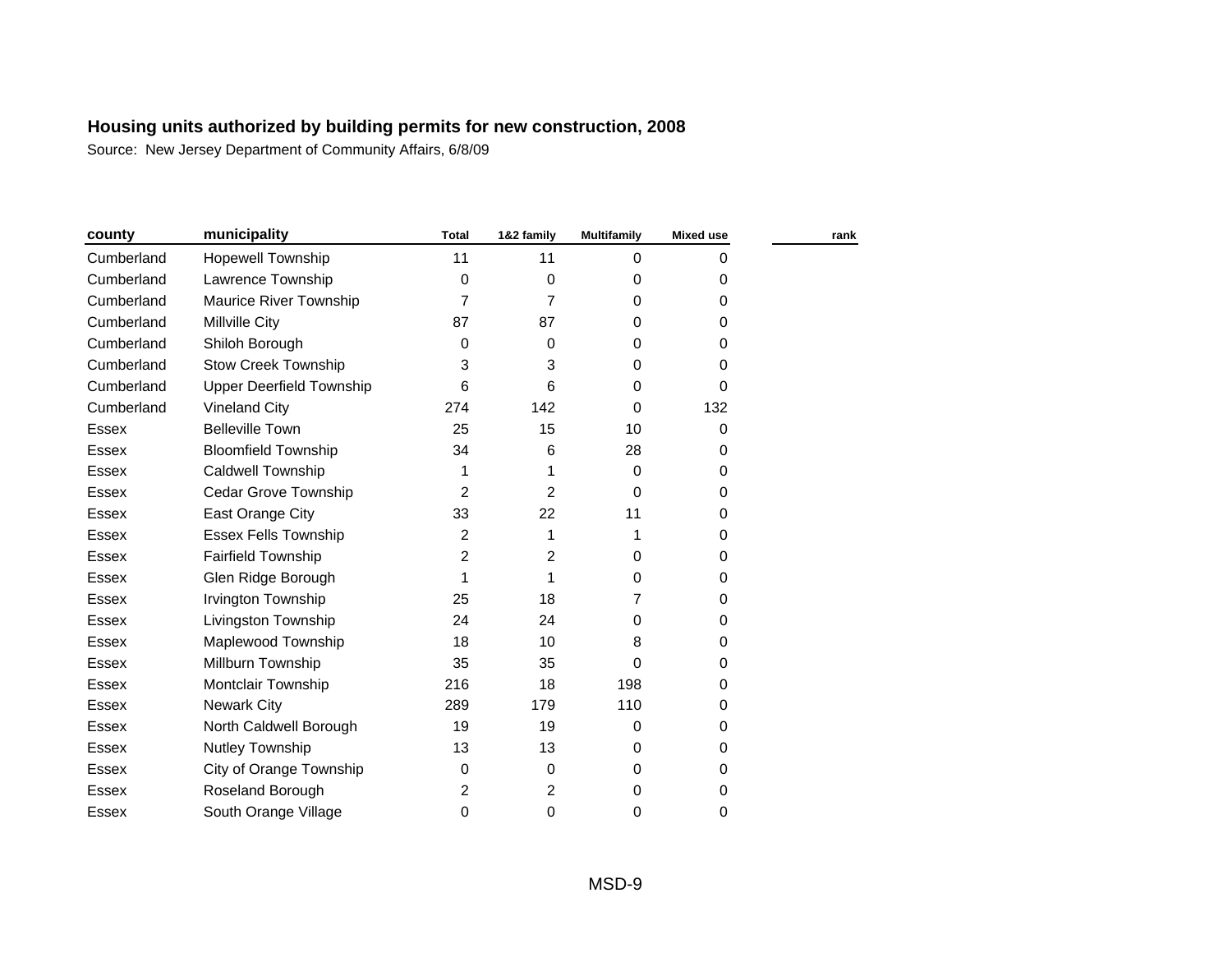| county       | municipality              | <b>Total</b> | 1&2 family | <b>Multifamily</b> | <b>Mixed use</b> | rank |
|--------------|---------------------------|--------------|------------|--------------------|------------------|------|
| Essex        | Verona Township           | 100          | 5          | 95                 | 0                |      |
| Essex        | West Caldwell Township    | 11           | 11         | $\mathbf 0$        | 0                |      |
| <b>Essex</b> | West Orange Township      | 69           | 69         | 0                  | 0                |      |
| Gloucester   | Clayton Borough           | 9            | 9          | $\Omega$           | 0                |      |
| Gloucester   | Deptford Township         | 47           | 47         | 0                  | 0                |      |
| Gloucester   | East Greenwich Township   | 219          | 219        | 0                  | 0                |      |
| Gloucester   | <b>Elk Township</b>       | $\Omega$     | $\Omega$   | 0                  | 0                |      |
| Gloucester   | Franklin Township         | 28           | 28         | 0                  | 0                |      |
| Gloucester   | Glassboro Borough         | 37           | 33         | 4                  | 0                |      |
| Gloucester   | <b>Greenwich Township</b> | 2            | 2          | 0                  | 0                |      |
| Gloucester   | Harrison Township         | 57           | 57         | 0                  | 0                |      |
| Gloucester   | Logan Township            | 12           | 12         | $\Omega$           | 0                |      |
| Gloucester   | Mantua Township           | 24           | 5          | 12                 | 7                |      |
| Gloucester   | Monroe Township           | 102          | 102        | $\Omega$           | 0                |      |
| Gloucester   | National Park Borough     | 2            | 2          | $\mathbf 0$        | 0                |      |
| Gloucester   | Newfield Borough          | 0            | $\Omega$   | $\Omega$           | 0                |      |
| Gloucester   | Paulsboro Borough         | 3            | 3          | $\Omega$           | 0                |      |
| Gloucester   | Pitman Borough            | 0            | $\Omega$   | 0                  | 0                |      |
| Gloucester   | South Harrison Township   | 21           | 20         | 0                  | 1                |      |
| Gloucester   | Swedesborough Borough     | 41           | 41         | $\Omega$           | 0                |      |
| Gloucester   | Washington Township       | 7            | 7          | 0                  | 0                |      |
| Gloucester   | Wenonah Borough           | 1            | 1          | 0                  | 0                |      |
| Gloucester   | West Deptford Township    | 11           | 7          | 4                  | 0                |      |
| Gloucester   | Westville Borough         | $\Omega$     | $\Omega$   | 0                  | 0                |      |
| Gloucester   | Woodbury City             | 0            | 0          | 0                  | 0                |      |
| Gloucester   | Woodbury Heights Borough  | 0            | 0          | 0                  | 0                |      |
| Gloucester   | <b>Woolwich Township</b>  | 124          | 124        | 0                  | 0                |      |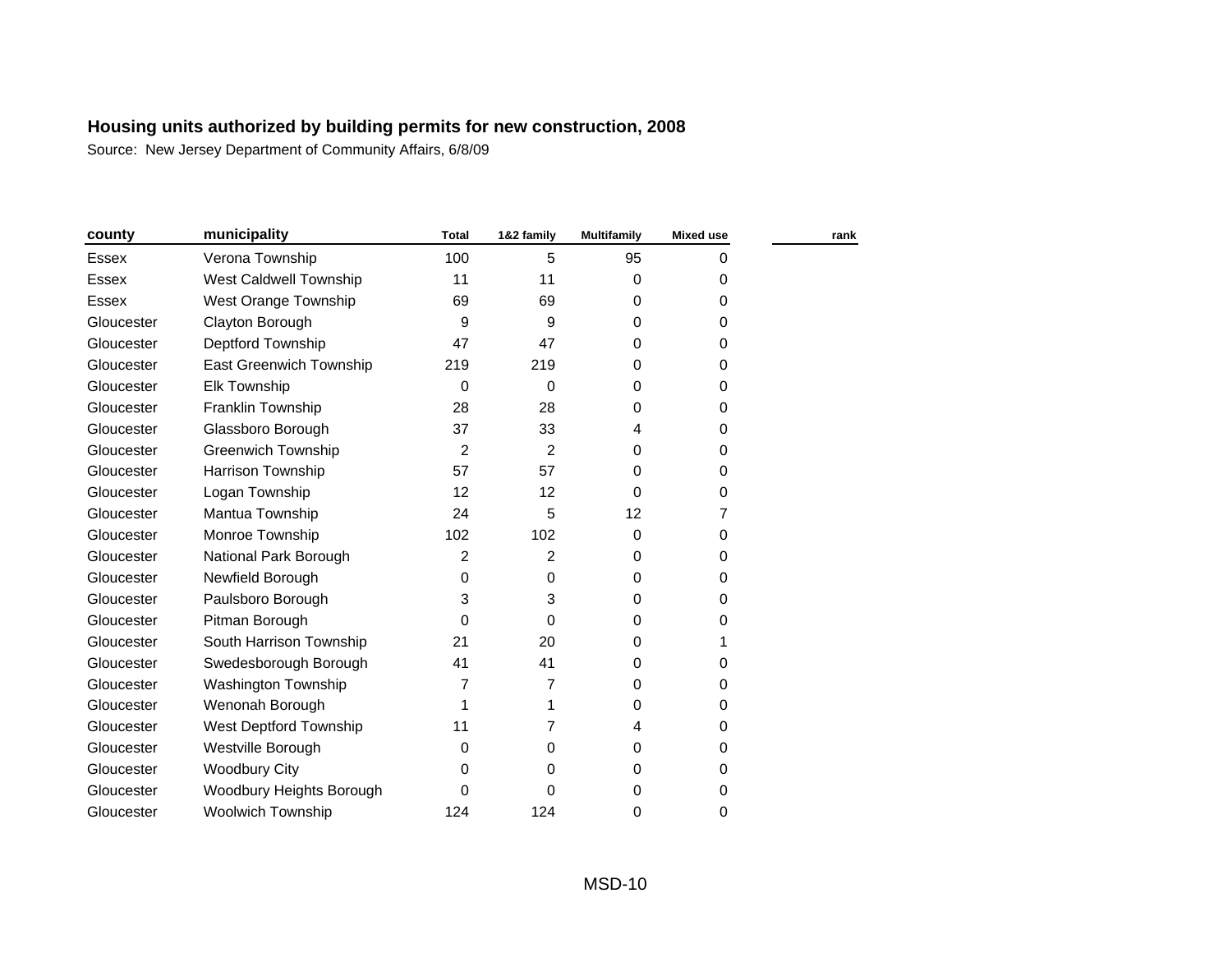| county    | municipality              | <b>Total</b> | 1&2 family     | <b>Multifamily</b> | <b>Mixed use</b> | rank |
|-----------|---------------------------|--------------|----------------|--------------------|------------------|------|
| Hudson    | <b>Bayonne City</b>       | 585          | 15             | 570                | 0                |      |
| Hudson    | East Newark Borough       | $\mathbf 0$  | $\Omega$       | $\Omega$           | 0                |      |
| Hudson    | Guttenberg Town           | 47           | 8              | 39                 | 0                |      |
| Hudson    | Harrison Town             | 10           | 10             | $\Omega$           | 0                |      |
| Hudson    | Hoboken City              | 479          | $\overline{7}$ | 472                | 0                |      |
| Hudson    | Jersey City               | 1,463        | 140            | 1,323              | 0                |      |
| Hudson    | Kearny Town               | 5            | 5              | $\Omega$           | 0                |      |
| Hudson    | North Bergen Township     | $\Omega$     | 0              | $\Omega$           | 0                |      |
| Hudson    | Secaucus Town             | 216          | 38             | 178                | 0                |      |
| Hudson    | <b>Union City</b>         | 69           | 2              | 67                 | 0                |      |
| Hudson    | Weehawken Township        | 288          | 13             | 275                | 0                |      |
| Hudson    | West New York Town        | 83           | 4              | 79                 | 0                |      |
| Hunterdon | Alexandria Township       | 8            | 8              | $\mathbf 0$        | 0                |      |
| Hunterdon | <b>Bethlehem Township</b> | 2            | 2              | 0                  | 0                |      |
| Hunterdon | <b>Bloomsbury Borough</b> | $\Omega$     | 0              | 0                  | 0                |      |
| Hunterdon | Califon Borough           | $\Omega$     | $\Omega$       | 0                  | 0                |      |
| Hunterdon | <b>Clinton Town</b>       | 8            | 8              | $\Omega$           | 0                |      |
| Hunterdon | Clinton Township          | 4            | 4              | 0                  | 0                |      |
| Hunterdon | Delaware Township         | 4            | 4              | 0                  | 0                |      |
| Hunterdon | East Amwell Township      | 4            | 4              | $\Omega$           | 0                |      |
| Hunterdon | Flemington Borough        | 4            | 0              | 4                  | 0                |      |
| Hunterdon | Franklin Township         | 0            | 0              | 0                  | 0                |      |
| Hunterdon | Frenchtown Borough        | 1            | 1              | $\Omega$           | 0                |      |
| Hunterdon | Glen Gardner Borough      | 2            | $\overline{2}$ | 0                  | 0                |      |
| Hunterdon | Hampton Borough           | 2            | 2              | 0                  | 0                |      |
| Hunterdon | High Bridge Borough       | $\Omega$     | 0              | 0                  | 0                |      |
| Hunterdon | <b>Holland Township</b>   | 8            | 8              | 0                  | 0                |      |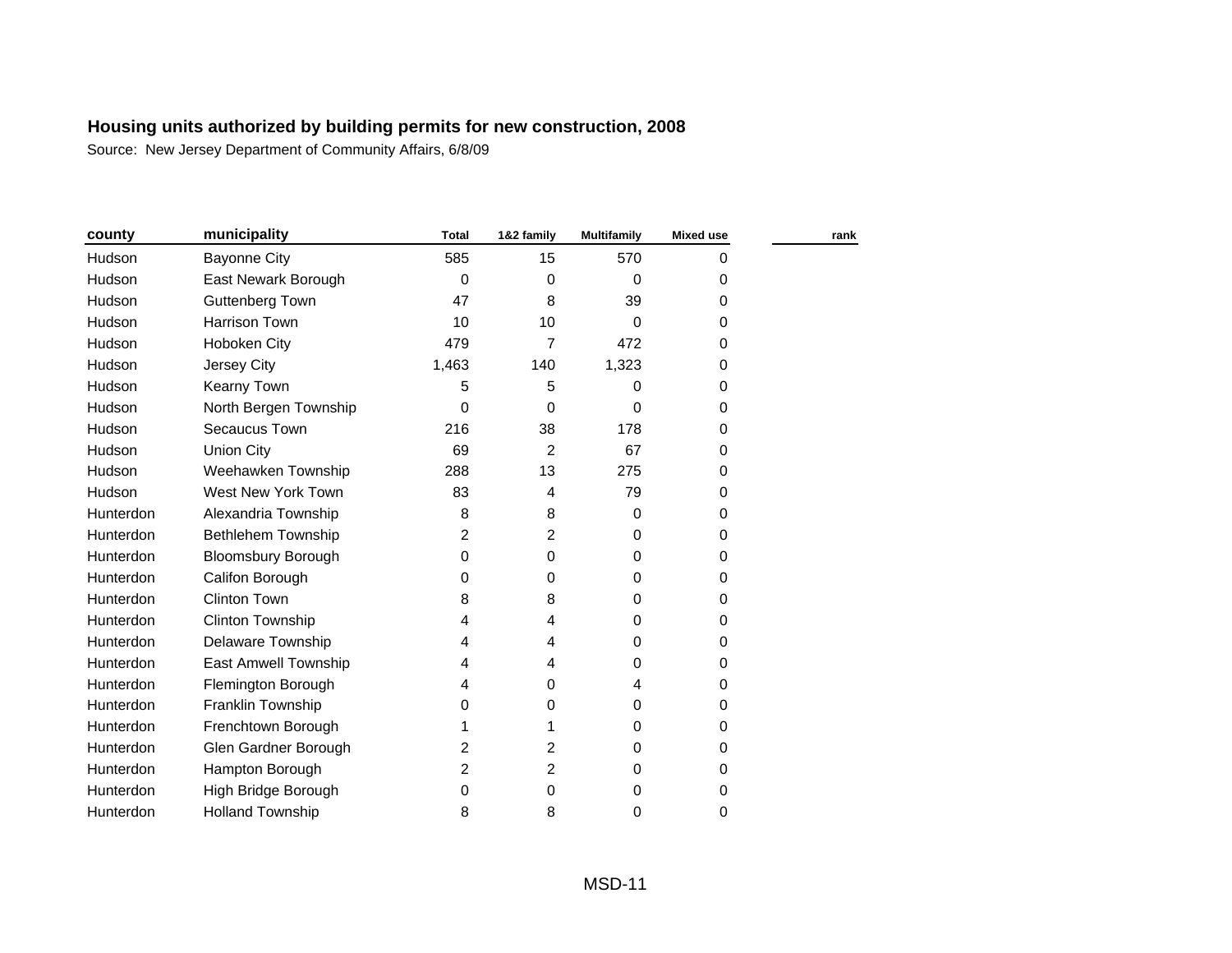| county           | municipality                | <b>Total</b> | 1&2 family  | <b>Multifamily</b> | <b>Mixed use</b> | rank |
|------------------|-----------------------------|--------------|-------------|--------------------|------------------|------|
| Hunterdon        | Kingwood Township           | 2            | 2           | $\Omega$           | 0                |      |
| Hunterdon        | Lambertville City           | 9            | 9           | $\Omega$           | 0                |      |
| Hunterdon        | Lebanon Borough             | 0            | 0           | 0                  | 0                |      |
| Hunterdon        | Lebanon Township            | 4            | 4           | 0                  | 0                |      |
| Hunterdon        | Milford Borough             | $\Omega$     | $\Omega$    | 0                  | 0                |      |
| Hunterdon        | Raritan Township            | 20           | 19          | 0                  | 1                |      |
| Hunterdon        | Readington Township         | 17           | 17          | 0                  | 0                |      |
| <b>Hunterdon</b> | Stockton Borough            | 1            | 1           | 0                  | 0                |      |
| Hunterdon        | Tewksbury Township          | 4            | 4           | 0                  | 0                |      |
| Hunterdon        | Union Township              | 5            | 5           | 0                  | 0                |      |
| Hunterdon        | <b>West Amwell Township</b> | 2            | 2           | 0                  | 0                |      |
| Mercer           | East Windsor Township       | 111          | 51          | 60                 | 0                |      |
| Mercer           | Ewing Township              | 122          | 2           | 120                | 0                |      |
| Mercer           | Hamilton Township           | 102          | 102         | $\Omega$           | 0                |      |
| Mercer           | <b>Hightstown Borough</b>   | 13           | 13          | 0                  | 0                |      |
| Mercer           | Hopewell Borough            | 0            | $\mathbf 0$ | $\Omega$           | 0                |      |
| Mercer           | <b>Hopewell Township</b>    | 9            | 9           | 0                  | 0                |      |
| Mercer           | Lawrence Township           | 119          | 7           | 112                | 0                |      |
| Mercer           | Pennington Borough          | 1            | 1           | $\Omega$           | 0                |      |
| Mercer           | Princeton Borough           | 23           | 23          | $\Omega$           | 0                |      |
| Mercer           | Princeton Township          | 18           | 18          | $\Omega$           | 0                |      |
| Mercer           | <b>Trenton City</b>         | 99           | 46          | 52                 | 1                |      |
| Mercer           | Robbinsville Township       | 66           | 36          | 30                 | 0                |      |
| Mercer           | West Windsor Township       | 19           | 19          | $\mathbf 0$        | 0                |      |
| Middlesex        | Carteret Borough            | 29           | 29          | $\Omega$           | 0                |      |
| Middlesex        | Cranbury Township           | 0            | 0           | 0                  | 0                |      |
| Middlesex        | Dunellen Borough            | 1            | 1           | 0                  | 0                |      |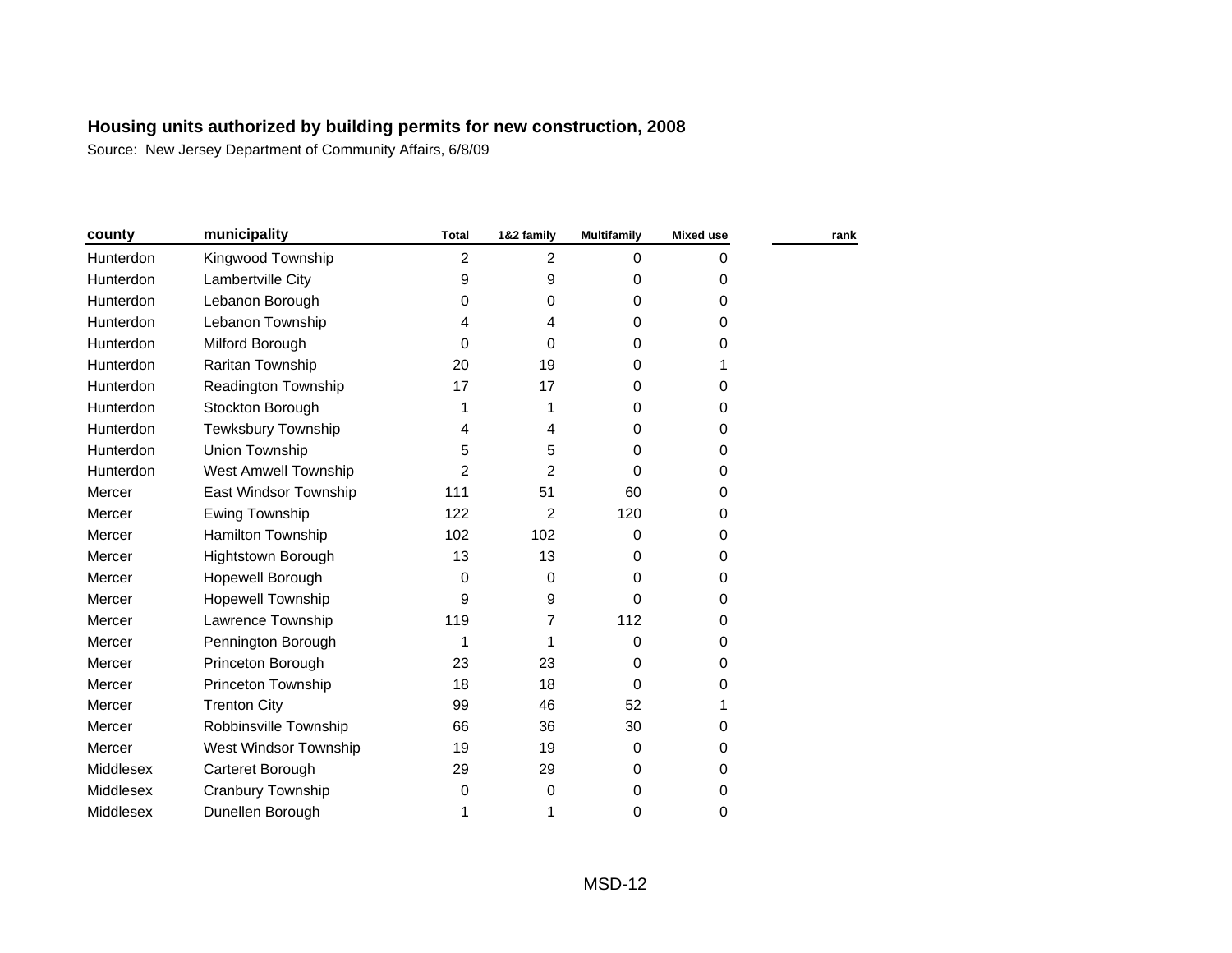| county           | municipality                 | <b>Total</b>   | 1&2 family     | <b>Multifamily</b> | <b>Mixed use</b> | rank |
|------------------|------------------------------|----------------|----------------|--------------------|------------------|------|
| <b>Middlesex</b> | East Brunswick Township      | 21             | 21             | $\Omega$           | 0                |      |
| Middlesex        | <b>Edison Township</b>       | 46             | 46             | 0                  | 0                |      |
| Middlesex        | Helmetta Borough             | 0              | $\Omega$       | 0                  | 0                |      |
| Middlesex        | <b>Highland Park Borough</b> | 4              | 2              | 0                  | 2                |      |
| Middlesex        | Jamesburg Borough            | 7              | 7              | 0                  | 0                |      |
| Middlesex        | Old Bridge Township          | 33             | 33             | 0                  | 0                |      |
| Middlesex        | Metuchen Borough             | 4              | 4              | $\Omega$           | 0                |      |
| Middlesex        | Middlesex Borough            | 9              | 7              | 2                  | 0                |      |
| Middlesex        | Milltown Borough             | 1              | 1              | 0                  | 0                |      |
| Middlesex        | Monroe Township              | 249            | 249            | $\Omega$           | 0                |      |
| Middlesex        | New Brunswick City           | 27             | 24             | 3                  | 0                |      |
| Middlesex        | North Brunswick Township     | $\overline{7}$ | $\overline{7}$ | 0                  | 0                |      |
| Middlesex        | Perth Amboy City             | 22             | 22             | 0                  | 0                |      |
| Middlesex        | Piscataway Township          | 12             | 12             | 0                  | 0                |      |
| Middlesex        | Plainsboro Township          | 18             | 18             | 0                  | 0                |      |
| Middlesex        | Sayreville Borough           | 26             | 25             | 1                  | 0                |      |
| Middlesex        | South Amboy City             | 11             | 3              | 8                  | 0                |      |
| Middlesex        | South Brunswick Township     | 86             | 84             | 0                  | 2                |      |
| Middlesex        | South Plainfield Borough     | 4              | 4              | 0                  | 0                |      |
| Middlesex        | South River Borough          | 4              | 4              | 0                  | 0                |      |
| Middlesex        | Spotswood Borough            | 1              | 1              | $\Omega$           | 0                |      |
| Middlesex        | Woodbridge Township          | 18             | 18             | $\Omega$           | 0                |      |
| Monmouth         | Allenhurst Borough           | 2              | 2              | 0                  | 0                |      |
| Monmouth         | Allentown Borough            | 0              | $\Omega$       | $\mathbf 0$        | 0                |      |
| Monmouth         | <b>Asbury Park City</b>      | 5              | 4              | 1                  | 0                |      |
| Monmouth         | Atlantic Highlands Borough   | 2              | $\Omega$       | 0                  | 2                |      |
| Monmouth         | Avon-by-the-Sea Borough      | 12             | 12             | 0                  | 0                |      |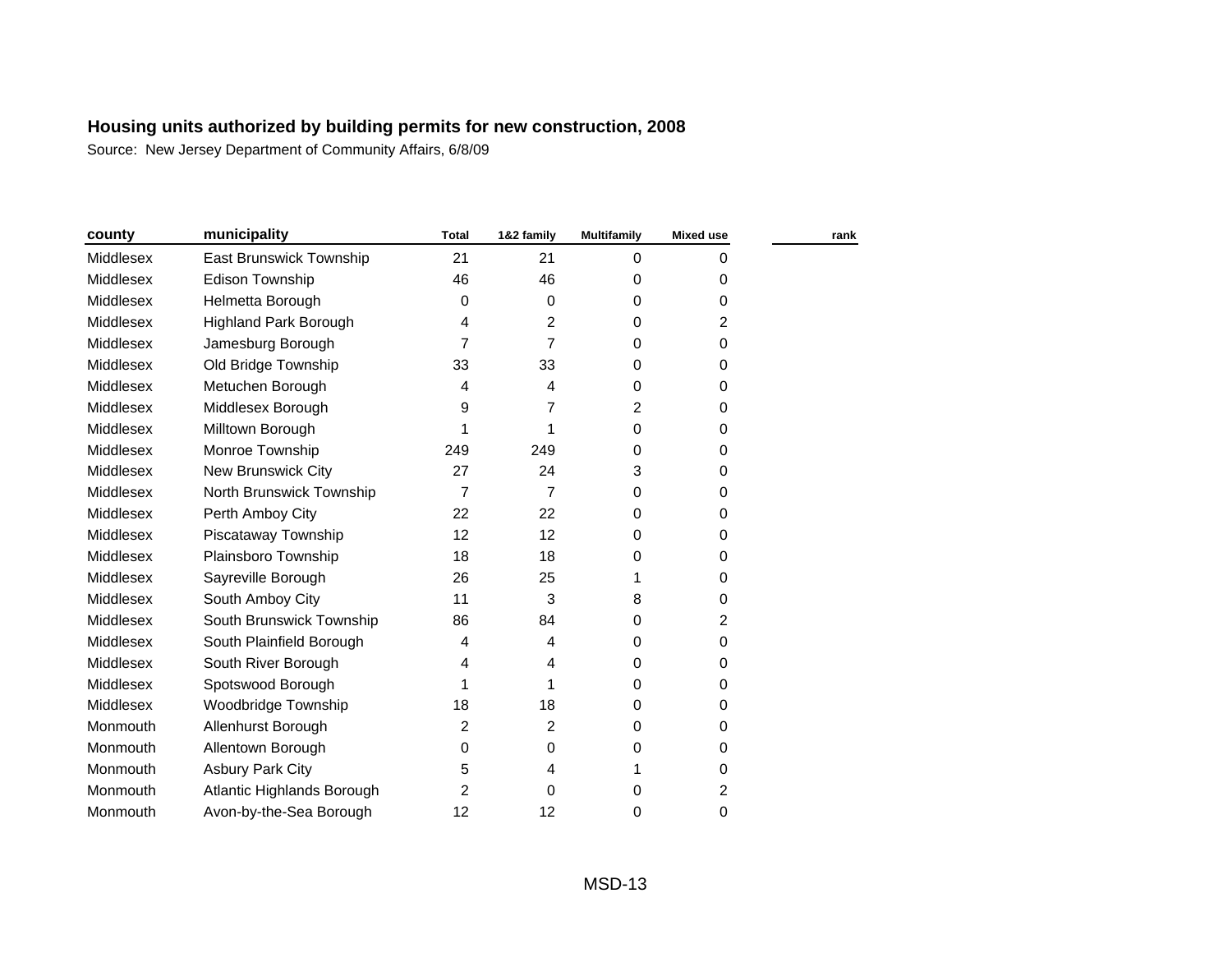| county   | municipality                 | <b>Total</b> | 1&2 family | <b>Multifamily</b> | <b>Mixed use</b> | rank |
|----------|------------------------------|--------------|------------|--------------------|------------------|------|
| Monmouth | Belmar Borough               | 8            | 8          | $\Omega$           | 0                |      |
| Monmouth | <b>Bradley Beach Borough</b> | 46           | 4          | 42                 | 0                |      |
| Monmouth | <b>Brielle Borough</b>       | 2            | 2          | $\mathbf 0$        | 0                |      |
| Monmouth | <b>Colts Neck Township</b>   | 9            | 9          | $\mathbf 0$        | 0                |      |
| Monmouth | Deal Borough                 | 5            | 5          | $\Omega$           | 0                |      |
| Monmouth | Eatontown Borough            | 51           | 5          | 46                 | 0                |      |
| Monmouth | Englishtown Borough          | 2            | 2          | $\mathbf 0$        | 0                |      |
| Monmouth | Fair Haven Borough           | 21           | 21         | 0                  | 0                |      |
| Monmouth | Farmingdale Borough          | 1            | 1          | 0                  | 0                |      |
| Monmouth | Freehold Borough             | 9            | 9          | $\Omega$           | 0                |      |
| Monmouth | Freehold Township            | 0            | 0          | 0                  | 0                |      |
| Monmouth | Highlands Borough            | 5            | 5          | 0                  | 0                |      |
| Monmouth | <b>Holmdel Township</b>      | 7            | 7          | $\Omega$           | 0                |      |
| Monmouth | <b>Howell Township</b>       | 123          | 123        | 0                  | 0                |      |
| Monmouth | Interlaken Borough           | 0            | 0          | 0                  | 0                |      |
| Monmouth | Keansburg Borough            | 5            | 5          | $\Omega$           | 0                |      |
| Monmouth | Keyport Borough              | 10           | 10         | 0                  | 0                |      |
| Monmouth | Little Silver Borough        | 13           | 13         | 0                  | 0                |      |
| Monmouth | Loch Arbour Village          | 0            | 0          | $\Omega$           | 0                |      |
| Monmouth | Long Branch City             | 73           | 6          | 67                 | 0                |      |
| Monmouth | Manalapan Township           | 211          | 204        | 7                  | 0                |      |
| Monmouth | Manasquan Borough            | 23           | 23         | $\mathbf 0$        | 0                |      |
| Monmouth | Marlboro Township            | 33           | 33         | $\Omega$           | 0                |      |
| Monmouth | Matawan Borough              | 161          | 4          | 157                | 0                |      |
| Monmouth | Aberdeen Township            | 11           | 11         | $\mathbf 0$        | 0                |      |
| Monmouth | Middletown Township          | 55           | 36         | 19                 | 0                |      |
| Monmouth | Millstone Township           | 14           | 14         | $\Omega$           | 0                |      |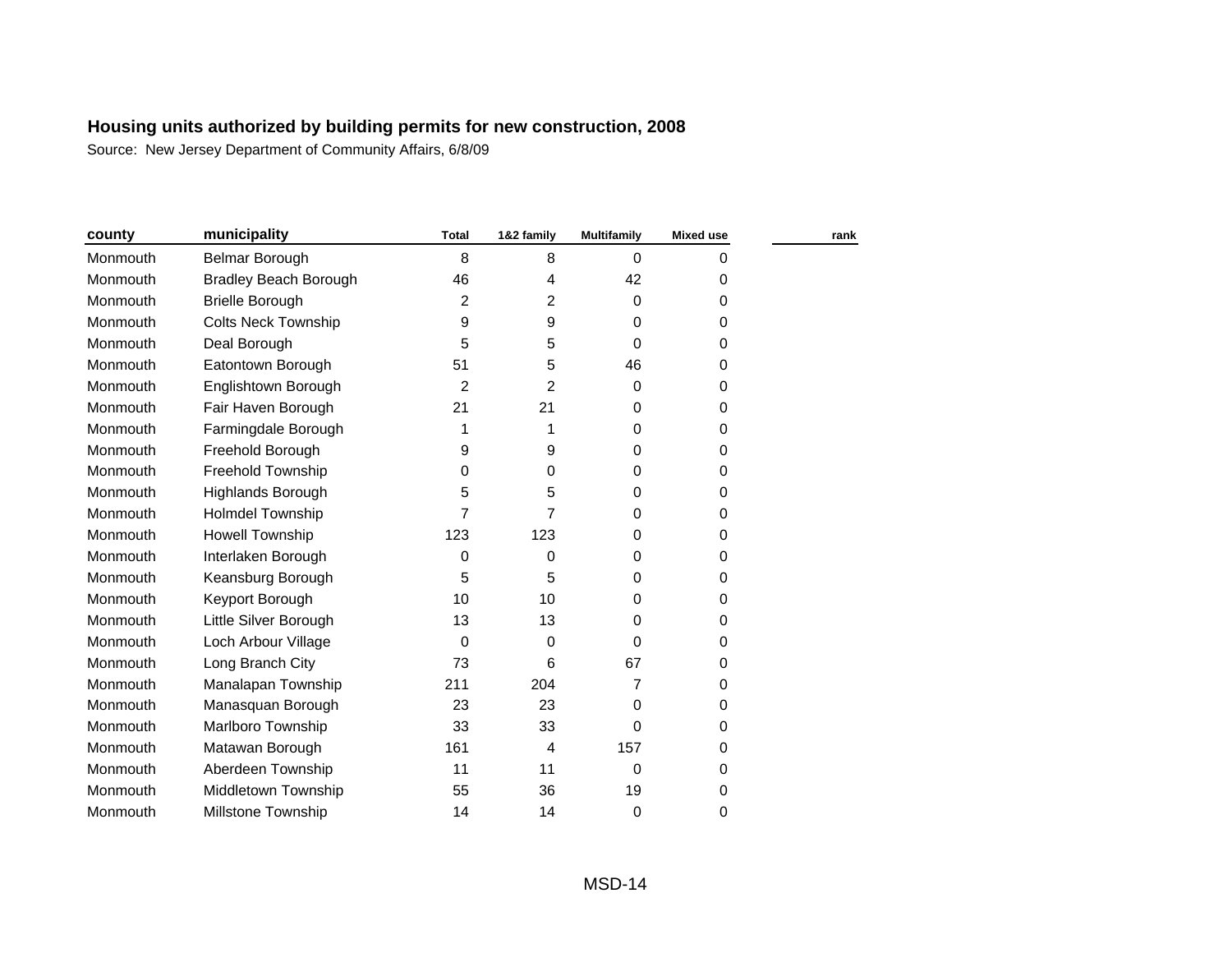| county        | municipality                   | <b>Total</b> | 1&2 family     | <b>Multifamily</b> | <b>Mixed use</b> | rank |
|---------------|--------------------------------|--------------|----------------|--------------------|------------------|------|
| Monmouth      | Monmouth Beach Borough         | 5            | 5              | $\Omega$           | 0                |      |
| Monmouth      | Neptune Township               | 7            | 5              |                    | 1                |      |
| Monmouth      | Neptune City Borough           | 0            | $\Omega$       | 0                  | 0                |      |
| Monmouth      | <b>Tinton Falls Borough</b>    | 19           | 19             | 0                  | 0                |      |
| Monmouth      | Ocean Township                 | 23           | 23             | 0                  | 0                |      |
| Monmouth      | Oceanport Borough              | 6            | $\Omega$       | 0                  | 6                |      |
| Monmouth      | <b>Hazlet Township</b>         | 11           | 11             | 0                  | 0                |      |
| Monmouth      | Red Bank Borough               | 3            | 3              | 0                  | 0                |      |
| Monmouth      | Roosevelt Borough              | 2            | 2              | 0                  | 0                |      |
| Monmouth      | Rumson Borough                 | 27           | 27             | 0                  | 0                |      |
| Monmouth      | Sea Bright Borough             | 7            | $\overline{7}$ | 0                  | 0                |      |
| Monmouth      | Sea Girt Borough               | 21           | 21             | 0                  | 0                |      |
| Monmouth      | Shrewsbury Borough             | 1            | 1              | 0                  | 0                |      |
| Monmouth      | Shrewsbury Township            | $\Omega$     | 0              | $\Omega$           | 0                |      |
| Monmouth      | Lake Como Borough              | 49           | 9              | 20                 | 20               |      |
| Monmouth      | Spring Lake Borough            | 17           | 17             | $\Omega$           | 0                |      |
| Monmouth      | Spring Lake Heights Boro       | 3            | 3              | 0                  | 0                |      |
| Monmouth      | Union Beach Borough            | 4            | 4              | 0                  | 0                |      |
| Monmouth      | <b>Upper Freehold Township</b> | 11           | 11             | 0                  | 0                |      |
| Monmouth      | <b>Wall Township</b>           | 20           | 20             | 0                  | 0                |      |
| Monmouth      | West Long Branch Borough       | 4            | 3              | 1                  | 0                |      |
| <b>Morris</b> | <b>Boonton Town</b>            | 7            | 7              | 0                  | 0                |      |
| <b>Morris</b> | Boonton Township               | 4            | 4              | 0                  | 0                |      |
| <b>Morris</b> | <b>Butler Borough</b>          | 7            | 7              | 0                  | 0                |      |
| <b>Morris</b> | Chatham Borough                | 13           | 13             | 0                  | 0                |      |
| <b>Morris</b> | Chatham Township               | 26           | 18             | 8                  | 0                |      |
| Morris        | <b>Chester Borough</b>         | 1            | 1              | 0                  | 0                |      |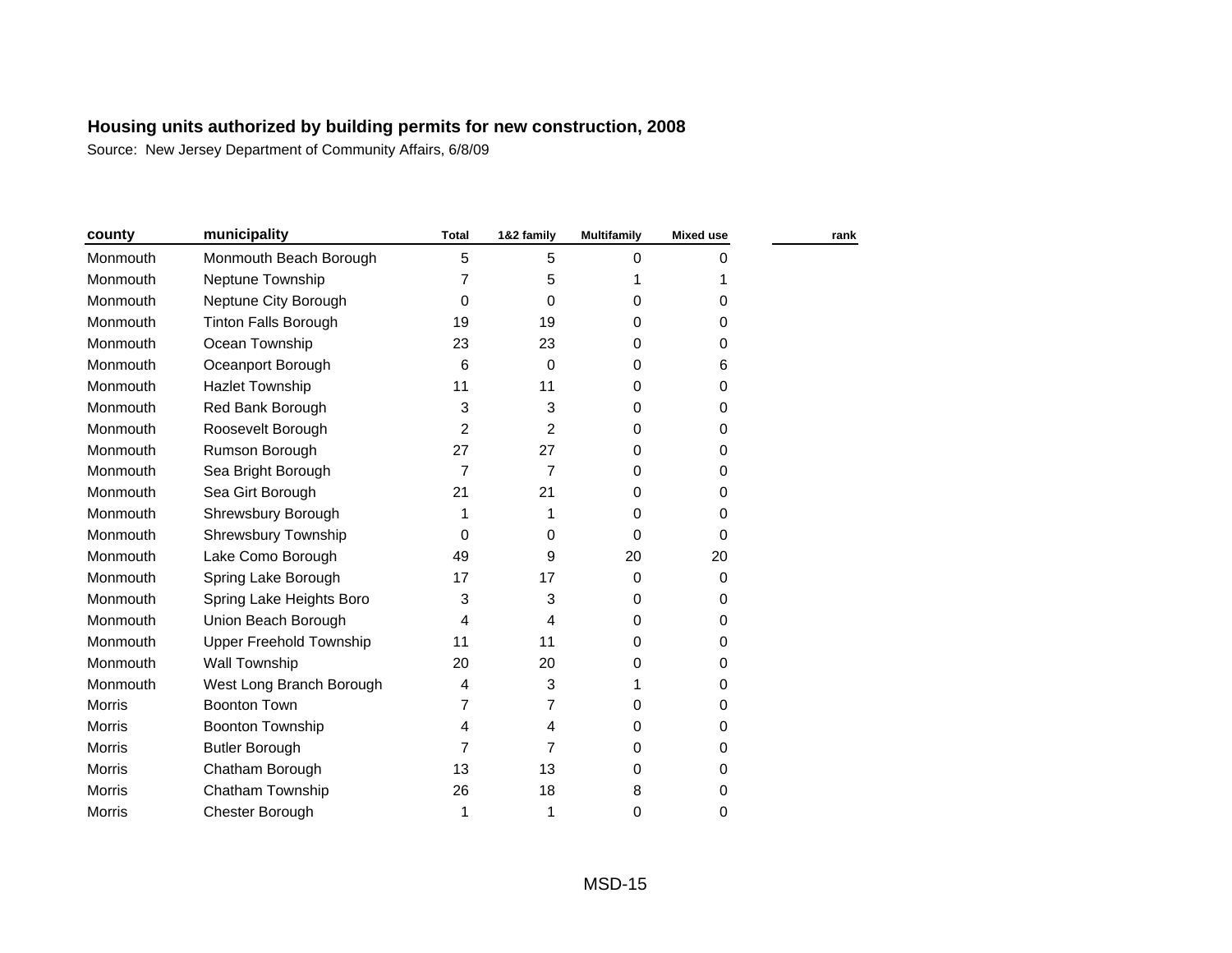| county        | municipality              | <b>Total</b>   | 1&2 family | Multifamily | <b>Mixed use</b> | rank |
|---------------|---------------------------|----------------|------------|-------------|------------------|------|
| <b>Morris</b> | <b>Chester Township</b>   | 3              | 3          | 0           | 0                |      |
| Morris        | Denville Township         | 9              | 9          | 0           | 0                |      |
| <b>Morris</b> | Dover Town                | 9              | 9          | $\Omega$    | 0                |      |
| <b>Morris</b> | East Hanover Township     | $\overline{2}$ | 2          | $\Omega$    | 0                |      |
| <b>Morris</b> | Florham Park Borough      | 8              | 8          | $\Omega$    | 0                |      |
| <b>Morris</b> | Hanover Township          | 6              | 6          | $\Omega$    | 0                |      |
| <b>Morris</b> | Harding Township          | 10             | 10         | 0           | 0                |      |
| Morris        | Jefferson Township        | 20             | 20         | 0           | 0                |      |
| <b>Morris</b> | Kinnelon Borough          | 5              | 5          | 0           | 0                |      |
| Morris        | Lincoln Park Borough      | 0              | 0          | 0           | 0                |      |
| Morris        | Madison Borough           | 15             | 15         | 0           | 0                |      |
| Morris        | Mendham Borough           | $\overline{2}$ | 2          | 0           | 0                |      |
| <b>Morris</b> | Mendham Township          | 0              | 0          | 0           | 0                |      |
| <b>Morris</b> | Mine Hill Township        | $\Omega$       | 0          | $\Omega$    | 0                |      |
| <b>Morris</b> | Montville Township        | 16             | 16         | 0           | 0                |      |
| <b>Morris</b> | Morris Township           | 3              | 3          | $\Omega$    | 0                |      |
| Morris        | Morris Plains Borough     | 0              | 0          | 0           | 0                |      |
| <b>Morris</b> | Morristown Town           | 0              | 0          | 0           | 0                |      |
| Morris        | Mountain Lakes Borough    | 0              | 0          | 0           | 0                |      |
| Morris        | Mount Arlington Borough   | 5              | 5          | 0           | 0                |      |
| Morris        | Mount Olive Township      | 10             | 10         | 0           | 0                |      |
| <b>Morris</b> | Netcong Borough           | $\overline{2}$ | 2          | $\Omega$    | 0                |      |
| <b>Morris</b> | Parsippany-Troy Hills Twp | 25             | 25         | 0           | 0                |      |
| <b>Morris</b> | Long Hill Township        | 2              | 2          | $\Omega$    | 0                |      |
| Morris        | Pequannock Township       | 3              | 3          | $\Omega$    | 0                |      |
| Morris        | Randolph Township         | 4              | 4          | $\Omega$    | 0                |      |
| Morris        | Riverdale Borough         | 80             | 0          | 80          | 0                |      |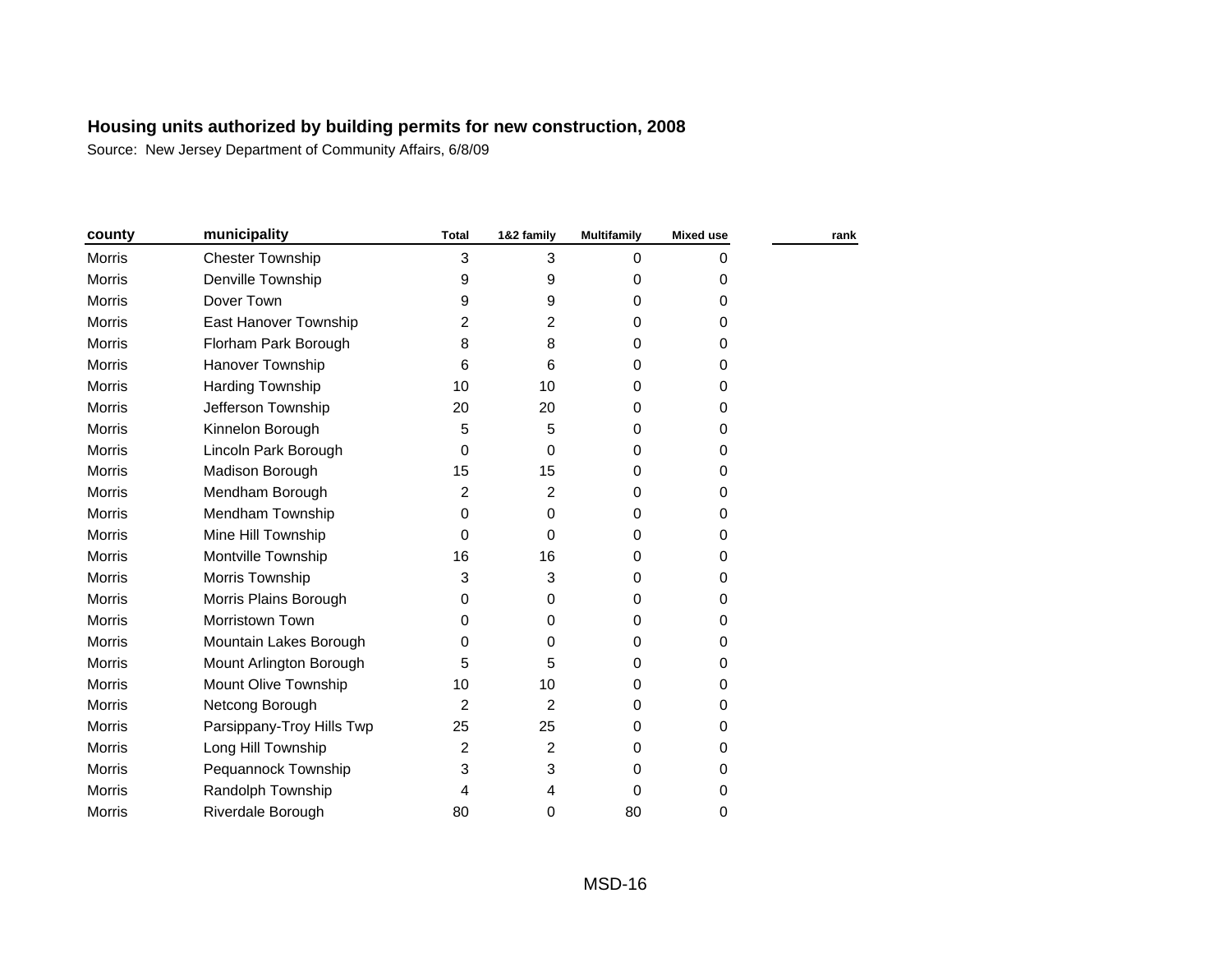| county        | municipality                  | <b>Total</b>   | 1&2 family     | <b>Multifamily</b> | <b>Mixed use</b> | rank |
|---------------|-------------------------------|----------------|----------------|--------------------|------------------|------|
| <b>Morris</b> | Rockaway Borough              | 1              | 1              | $\Omega$           | 0                |      |
| <b>Morris</b> | Rockaway Township             | 53             | 8              | 45                 | 0                |      |
| Morris        | Roxbury Township              | 15             | 15             | 0                  | 0                |      |
| Morris        | Victory Gardens Borough       | 0              | $\Omega$       | 0                  | 0                |      |
| <b>Morris</b> | <b>Washington Township</b>    | 14             | 14             | 0                  | 0                |      |
| Morris        | Wharton Borough               | 2              | 2              | 0                  | 0                |      |
| Ocean         | Barnegat Light Borough        | 0              | 0              | 0                  | 0                |      |
| Ocean         | Bay Head Borough              | 10             | 10             | 0                  | 0                |      |
| Ocean         | Beach Haven Borough           | 11             | 11             | 0                  | 0                |      |
| Ocean         | Beachwood Borough             | $\overline{7}$ | 6              | 0                  | 1                |      |
| Ocean         | <b>Berkeley Township</b>      | 58             | 58             | 0                  | 0                |      |
| Ocean         | <b>Brick Township</b>         | 77             | 77             | $\Omega$           | 0                |      |
| Ocean         | Toms River Township           | 272            | 144            | 126                | 2                |      |
| Ocean         | Eagleswood Township           | 4              | 4              | 0                  | 0                |      |
| Ocean         | Harvey Cedars Borough         | 0              | 0              | 0                  | 0                |      |
| Ocean         | <b>Island Heights Borough</b> | 4              | 4              | 0                  | 0                |      |
| Ocean         | Jackson Township              | 175            | 167            | 8                  | 0                |      |
| Ocean         | Lacey Township                | 47             | 47             | 0                  | 0                |      |
| Ocean         | Lakehurst Borough             | 0              | $\Omega$       | 0                  | 0                |      |
| Ocean         | Lakewood Township             | 200            | 196            | 4                  | 0                |      |
| Ocean         | Lavallette Borough            | 16             | 16             | 0                  | 0                |      |
| Ocean         | Little Egg Harbor Township    | 56             | 55             | 0                  | 1                |      |
| Ocean         | Long Beach Township           | 88             | 88             | 0                  | 0                |      |
| Ocean         | Manchester Township           | 74             | 74             | 0                  | 0                |      |
| Ocean         | Mantoloking Borough           | 2              | $\overline{2}$ | 0                  | 0                |      |
| Ocean         | Ocean Township                | 69             | 69             | 0                  | 0                |      |
| Ocean         | Ocean Gate Borough            | 4              | 4              | 0                  | 0                |      |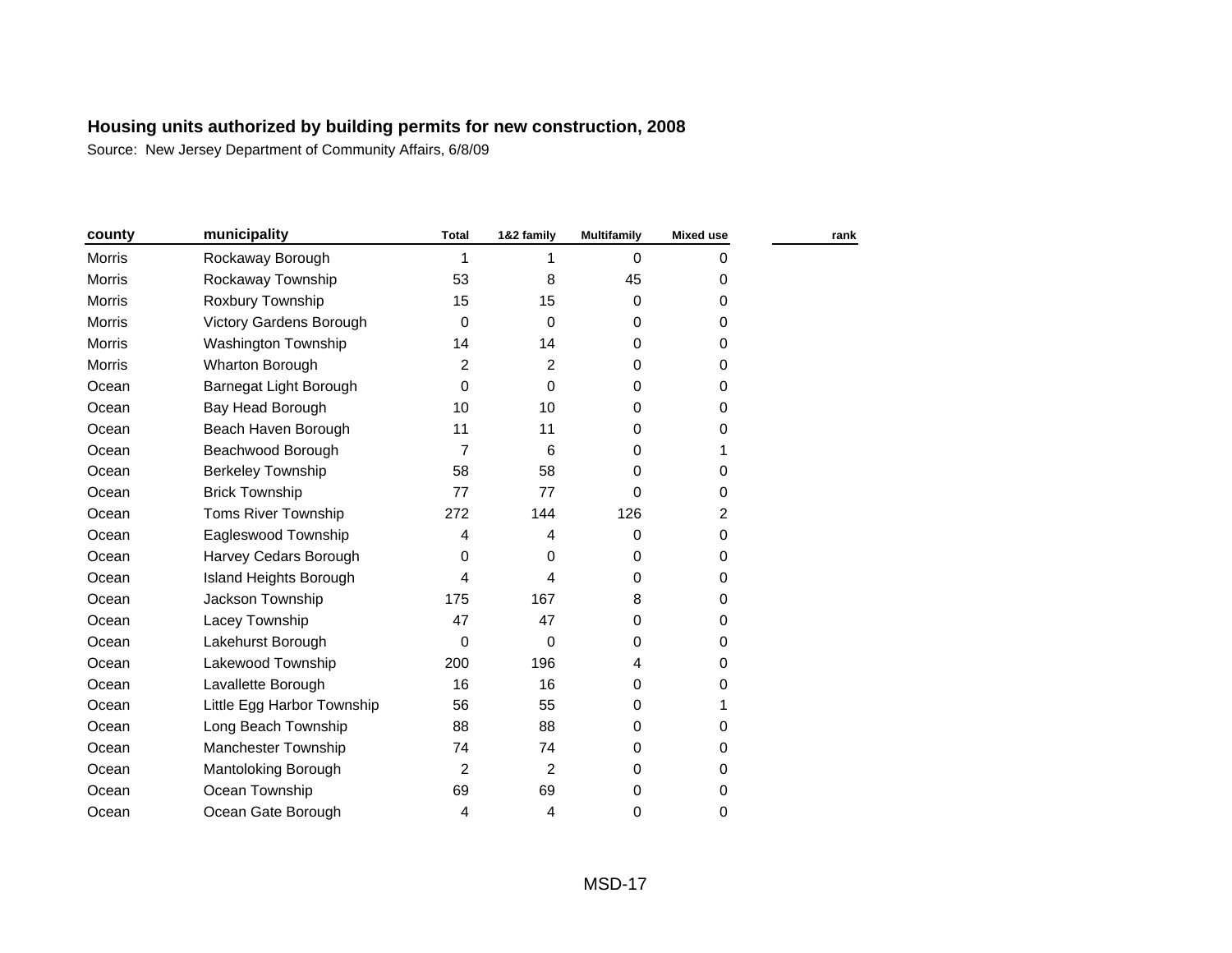| county  | municipality                 | <b>Total</b>   | 1&2 family     | <b>Multifamily</b> | <b>Mixed use</b> | rank |
|---------|------------------------------|----------------|----------------|--------------------|------------------|------|
| Ocean   | Pine Beach Borough           | 3              | 3              | $\Omega$           | 0                |      |
| Ocean   | <b>Plumsted Township</b>     | 11             | 11             | $\Omega$           | 0                |      |
| Ocean   | Point Pleasant Borough       | 99             | 21             | 78                 | 0                |      |
| Ocean   | Point Pleasant Beach Boro    | 7              | 7              | $\Omega$           | 0                |      |
| Ocean   | Seaside Heights Borough      | 11             | 0              | 11                 | 0                |      |
| Ocean   | Seaside Park Borough         | 13             | 13             | $\Omega$           | 0                |      |
| Ocean   | Ship Bottom Borough          | 20             | 16             | $\Omega$           | 4                |      |
| Ocean   | South Toms River Borough     | 10             | 10             | 0                  | 0                |      |
| Ocean   | <b>Stafford Township</b>     | 198            | 84             | 114                | 0                |      |
| Ocean   | Surf City Borough            | 11             | 10             | 1                  | 0                |      |
| Ocean   | <b>Tuckerton Borough</b>     | $\mathbf 0$    | $\Omega$       | 0                  | 0                |      |
| Ocean   | <b>Barnegat Township</b>     | 147            | 142            | 3                  | 2                |      |
| Passaic | <b>Bloomingdale Borough</b>  | 1              | 1              | $\Omega$           | 0                |      |
| Passaic | <b>Clifton City</b>          | 8              | 6              | $\mathfrak{p}$     | 0                |      |
| Passaic | Haledon Borough              | 26             | $\overline{2}$ | 24                 | 0                |      |
| Passaic | Hawthorne Borough            | 1              | 1              | 0                  | 0                |      |
| Passaic | Little Falls Township        | 4              | 4              | $\Omega$           | 0                |      |
| Passaic | North Haledon Borough        | 2              | 2              | $\Omega$           | 0                |      |
| Passaic | Passaic City                 | 74             | 22             | 52                 | 0                |      |
| Passaic | Paterson City                | 107            | 85             | 22                 | 0                |      |
| Passaic | Pompton Lakes Borough        | 0              | 0              | 0                  | 0                |      |
| Passaic | Prospect Park Borough        | 0              | $\Omega$       | $\Omega$           | 0                |      |
| Passaic | Ringwood Borough             | 6              | 6              | $\Omega$           | 0                |      |
| Passaic | Totowa Borough               | 5              | 5              | $\mathbf 0$        | 0                |      |
| Passaic | Wanaque Borough              | 9              | 3              | 6                  | 0                |      |
| Passaic | Wayne Township               | 5              | 5              | $\Omega$           | 0                |      |
| Passaic | <b>West Milford Township</b> | $\overline{7}$ | 7              | $\Omega$           | 0                |      |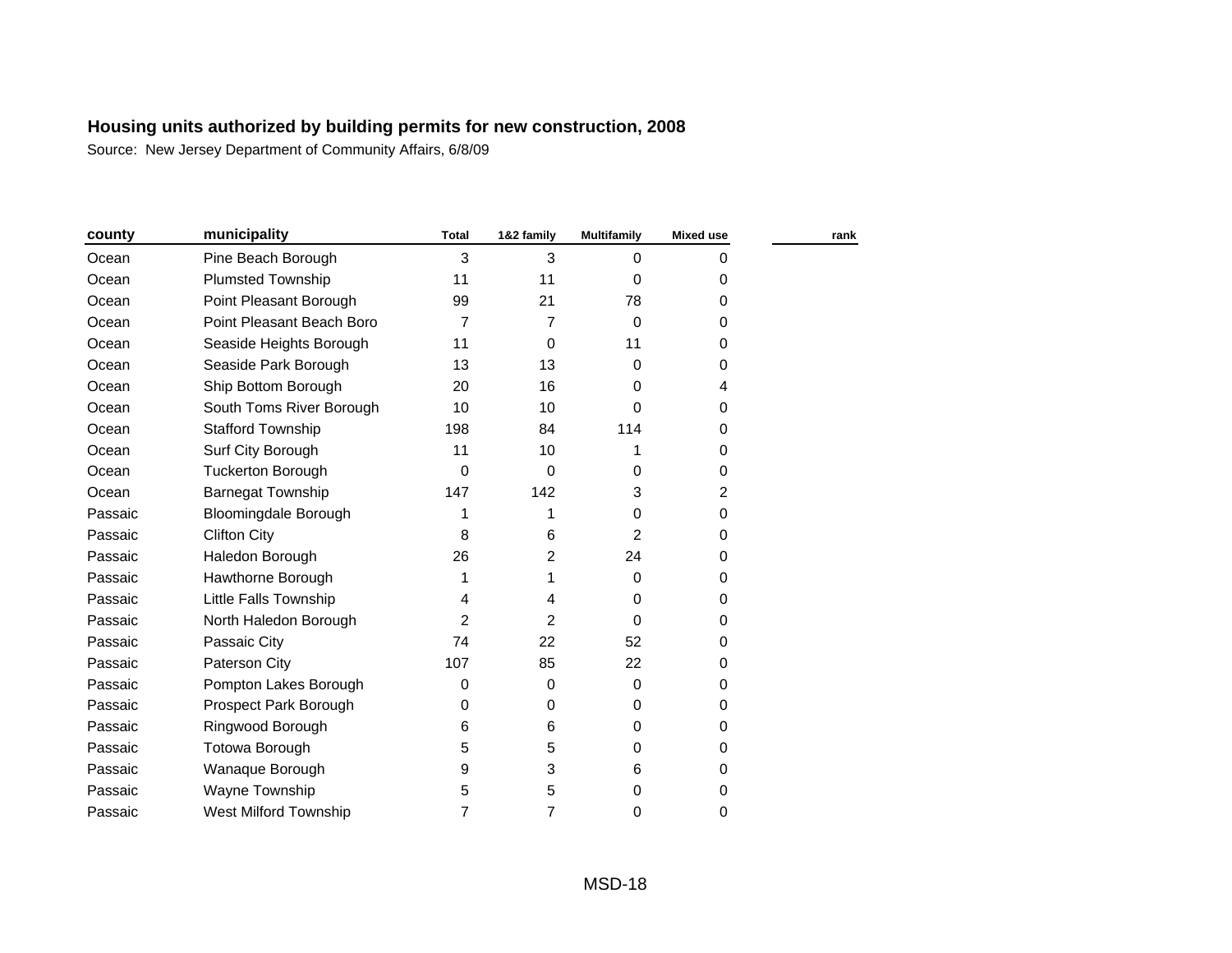| county   | municipality                     | <b>Total</b>   | 1&2 family | Multifamily | <b>Mixed use</b> | rank |
|----------|----------------------------------|----------------|------------|-------------|------------------|------|
| Passaic  | Woodland Park Borough            | $\overline{2}$ | 2          | $\Omega$    | 0                |      |
| Salem    | Alloway Township                 | 14             | 14         | 0           | 0                |      |
| Salem    | Elmer Borough                    | 1              | 1          | 0           | 0                |      |
| Salem    | Elsinboro Township               | 2              | 2          | 0           | 0                |      |
| Salem    | Lower Alloways Creek Twp         | 8              | 8          | $\Omega$    | 0                |      |
| Salem    | Mannington Township              | $\overline{2}$ | 2          | $\Omega$    | 0                |      |
| Salem    | <b>Oldmans Township</b>          | 5              | 5          | 0           | 0                |      |
| Salem    | Penns Grove Borough              | 2              | 2          | 0           | 0                |      |
| Salem    | Pennsville Township              | 4              | 4          | 0           | 0                |      |
| Salem    | Pilesgrove Township              | 8              | 8          | 0           | 0                |      |
| Salem    | Pittsgrove Township              | 20             | 20         | 0           | 0                |      |
| Salem    | Quinton Township                 | 5              | 5          | $\Omega$    | 0                |      |
| Salem    | Salem City                       | 98             | 0          | 98          | 0                |      |
| Salem    | <b>Carneys Point Township</b>    | 8              | 8          | $\Omega$    | 0                |      |
| Salem    | <b>Upper Pittsgrove Township</b> | 4              | 4          | 0           | 0                |      |
| Salem    | Woodstown Borough                |                | 0          | $\Omega$    | 1                |      |
| Somerset | <b>Bedminster Township</b>       | 5              | 5          | 0           | 0                |      |
| Somerset | <b>Bernards Township</b>         | 18             | 18         | 0           | 0                |      |
| Somerset | Bernardsville Borough            | 2              | 2          | 0           | 0                |      |
| Somerset | Bound Brook Borough              | $\Omega$       | 0          | 0           | 0                |      |
| Somerset | <b>Branchburg Township</b>       | 6              | 6          | 0           | 0                |      |
| Somerset | <b>Bridgewater Township</b>      | 20             | 20         | 0           | 0                |      |
| Somerset | Far Hills Borough                | 1              | 1          | 0           | 0                |      |
| Somerset | Franklin Township                | 232            | 138        | 94          | 0                |      |
| Somerset | Green Brook Township             | 5              | 5          | $\Omega$    | 0                |      |
| Somerset | Hillsborough Township            | 128            | 105        | 23          | 0                |      |
| Somerset | Manville Borough                 | 12             | 12         | $\mathbf 0$ | 0                |      |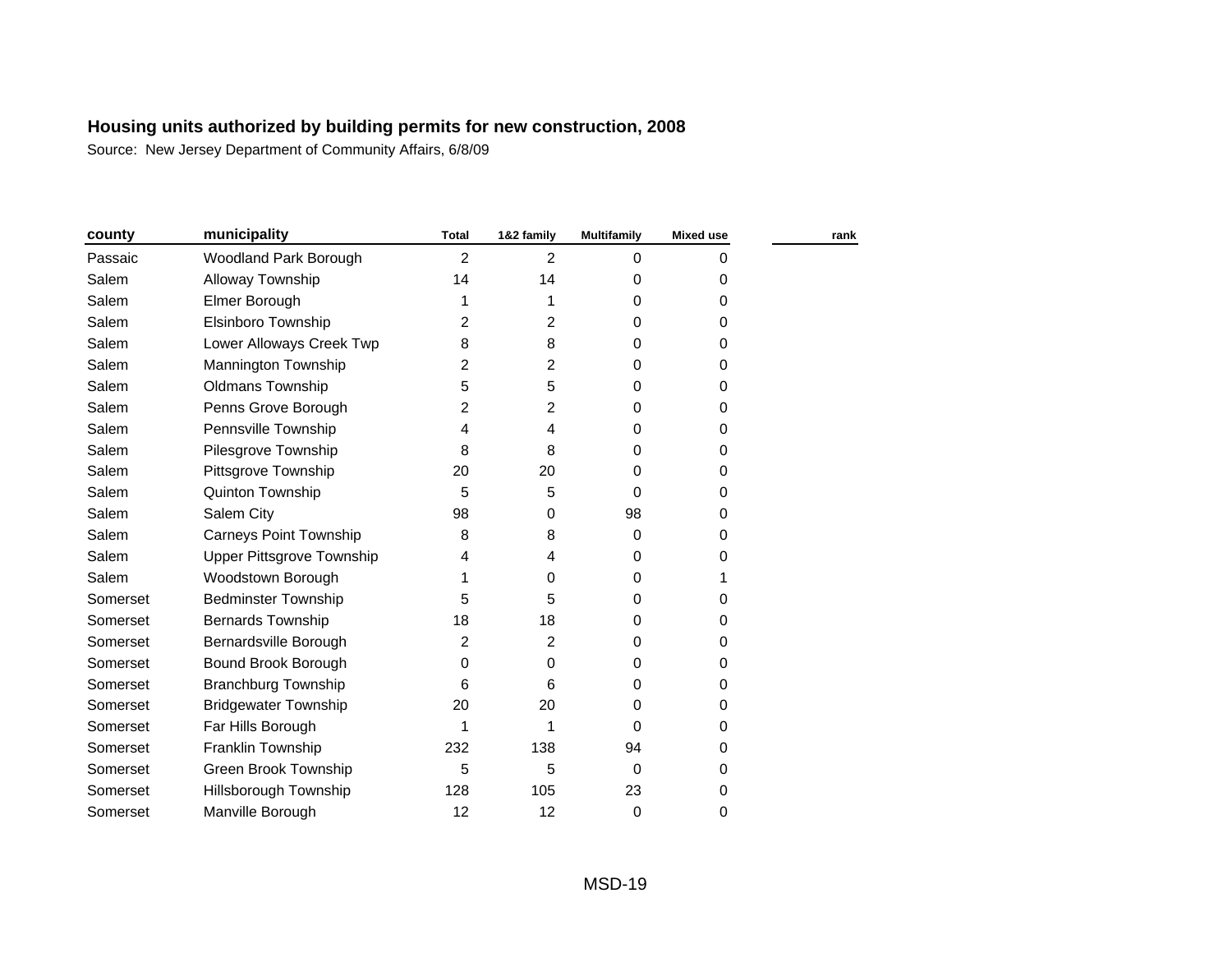| county        | municipality               | <b>Total</b> | 1&2 family | <b>Multifamily</b> | <b>Mixed use</b> | rank |
|---------------|----------------------------|--------------|------------|--------------------|------------------|------|
| Somerset      | Millstone Borough          | 0            | $\Omega$   | $\Omega$           | 0                |      |
| Somerset      | Montgomery Township        | 16           | 16         | 0                  | 0                |      |
| Somerset      | North Plainfield Borough   | 2            | 2          | 0                  | 0                |      |
| Somerset      | Peapack-Gladstone Boro     | 2            | 2          | 0                  | 0                |      |
| Somerset      | Raritan Borough            | 7            | 7          | 0                  | 0                |      |
| Somerset      | Rocky Hill Borough         | 1            | 1          | 0                  | 0                |      |
| Somerset      | Somerville Borough         | 0            | 0          | 0                  | 0                |      |
| Somerset      | South Bound Brook Boro     | 2            | 2          | 0                  | 0                |      |
| Somerset      | Warren Township            | 51           | 30         | 21                 | 0                |      |
| Somerset      | Watchung Borough           | 6            | 6          | $\Omega$           | 0                |      |
| <b>Sussex</b> | Andover Borough            | 0            | 0          | 0                  | 0                |      |
| <b>Sussex</b> | Andover Township           | 7            | 7          | 0                  | 0                |      |
| <b>Sussex</b> | <b>Branchville Borough</b> |              | 1          | 0                  | 0                |      |
| <b>Sussex</b> | <b>Byram Township</b>      | 2            | 2          | 0                  | 0                |      |
| <b>Sussex</b> | Frankford Township         | 13           | 13         | 0                  | 0                |      |
| <b>Sussex</b> | Franklin Borough           | 96           | 2          | 94                 | 0                |      |
| <b>Sussex</b> | Fredon Township            | 1            | 1          | $\mathbf 0$        | 0                |      |
| <b>Sussex</b> | Green Township             | 4            | 4          | 0                  | 0                |      |
| <b>Sussex</b> | Hamburg Borough            | 0            | 0          | 0                  | 0                |      |
| <b>Sussex</b> | Hampton Township           |              | 1          | 0                  | 0                |      |
| <b>Sussex</b> | Hardyston Township         | 4            | 4          | 0                  | 0                |      |
| <b>Sussex</b> | Hopatcong Borough          | 6            | 6          | 0                  | 0                |      |
| <b>Sussex</b> | Lafayette Township         |              | 1          | 0                  | 0                |      |
| <b>Sussex</b> | Montague Township          | 8            | 8          | 0                  | 0                |      |
| <b>Sussex</b> | Newton Town                | 0            | 0          | 0                  | 0                |      |
| <b>Sussex</b> | Ogdensburg Borough         | 2            | 2          | 0                  | 0                |      |
| Sussex        | Sandyston Township         | 3            | 3          | 0                  | 0                |      |
|               |                            |              |            |                    |                  |      |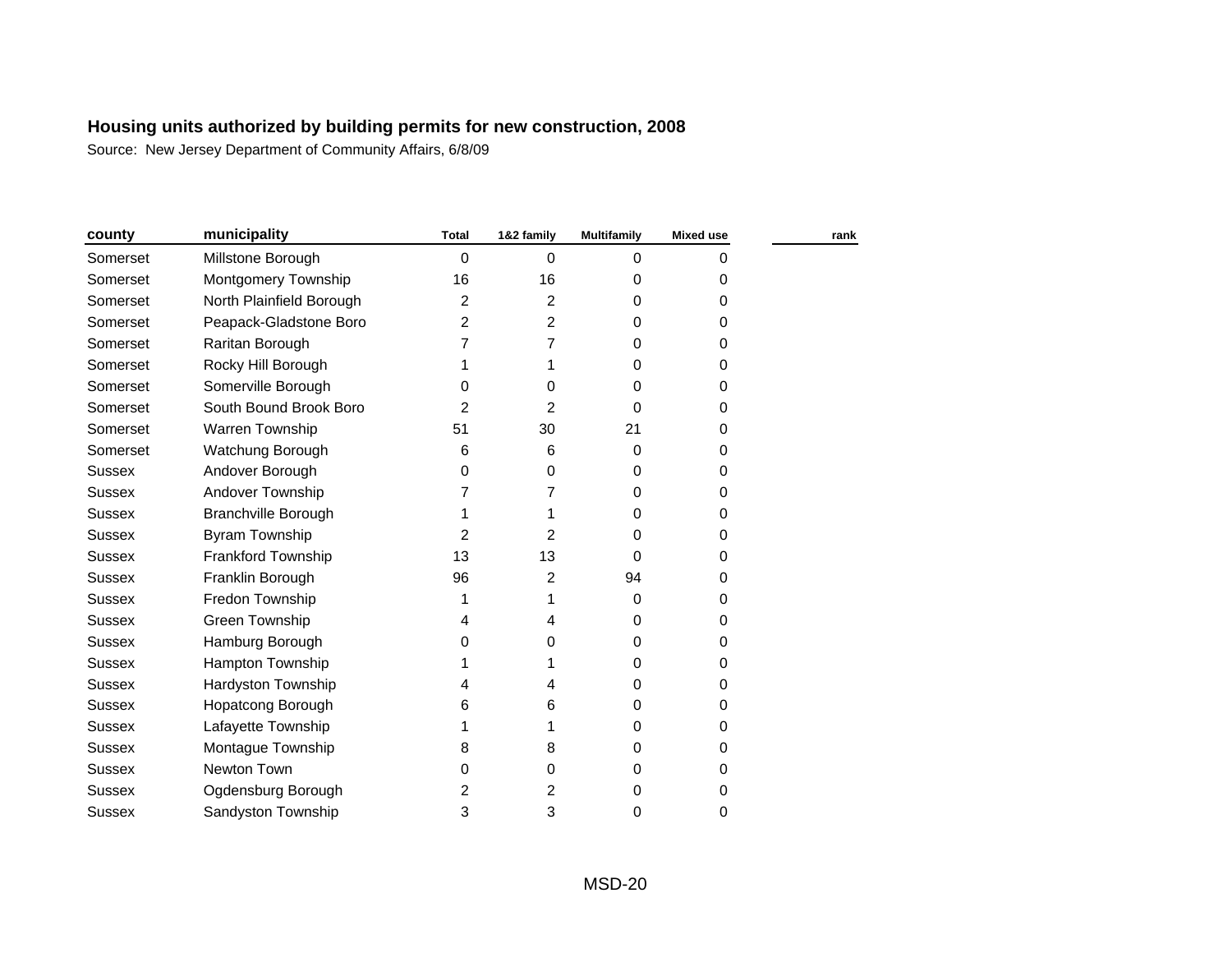| county        | municipality               | <b>Total</b>   | 1&2 family     | <b>Multifamily</b> | <b>Mixed use</b> | rank |
|---------------|----------------------------|----------------|----------------|--------------------|------------------|------|
| Sussex        | Sparta Township            | 21             | 21             | $\Omega$           | 0                |      |
| Sussex        | Stanhope Borough           | 1              | 1              | 0                  | 0                |      |
| <b>Sussex</b> | <b>Stillwater Township</b> | 3              | 3              | 0                  | 0                |      |
| <b>Sussex</b> | Sussex Borough             | $\overline{2}$ | 2              | $\Omega$           | 0                |      |
| Sussex        | Vernon Township            | 10             | 10             | 0                  | 0                |      |
| <b>Sussex</b> | <b>Walpack Township</b>    | 0              | $\mathbf 0$    | 0                  | 0                |      |
| <b>Sussex</b> | Wantage Township           | 14             | 14             | 0                  | 0                |      |
| Union         | Berkeley Heights Township  | 8              | 8              | 0                  | 0                |      |
| Union         | <b>Clark Township</b>      | 5              | 5              | 0                  | 0                |      |
| Union         | <b>Cranford Township</b>   | 21             | 21             | 0                  | 0                |      |
| Union         | Elizabeth City             | 130            | 83             | 47                 | 0                |      |
| Union         | Fanwood Borough            | 0              | 0              | 0                  | 0                |      |
| Union         | Garwood Borough            | 4              | 4              | $\Omega$           | 0                |      |
| Union         | Hillside Township          | 8              | 6              | $\Omega$           | 2                |      |
| Union         | Kenilworth Borough         | 9              | 9              | $\Omega$           | 0                |      |
| Union         | <b>Linden City</b>         | 58             | 20             | 38                 | 0                |      |
| Union         | Mountainside Borough       | 4              | 4              | $\Omega$           | 0                |      |
| Union         | New Providence Borough     | 16             | 16             | 0                  | 0                |      |
| Union         | <b>Plainfield City</b>     | 8              | 8              | 0                  | 0                |      |
| Union         | <b>Rahway City</b>         | 115            | 19             | 96                 | 0                |      |
| Union         | Roselle Borough            | 0              | 0              | 0                  | 0                |      |
| Union         | Roselle Park Borough       | 4              | 4              | $\Omega$           | 0                |      |
| Union         | Scotch Plains Township     | 37             | 36             | $\Omega$           | 1                |      |
| Union         | Springfield Township       | 197            | $\overline{c}$ | 195                | 0                |      |
| Union         | <b>Summit City</b>         | 25             | 25             | 0                  | 0                |      |
| Union         | Union Township             | 13             | 13             | 0                  | 0                |      |
| Union         | <b>Westfield Town</b>      | 49             | 49             | 0                  | 0                |      |